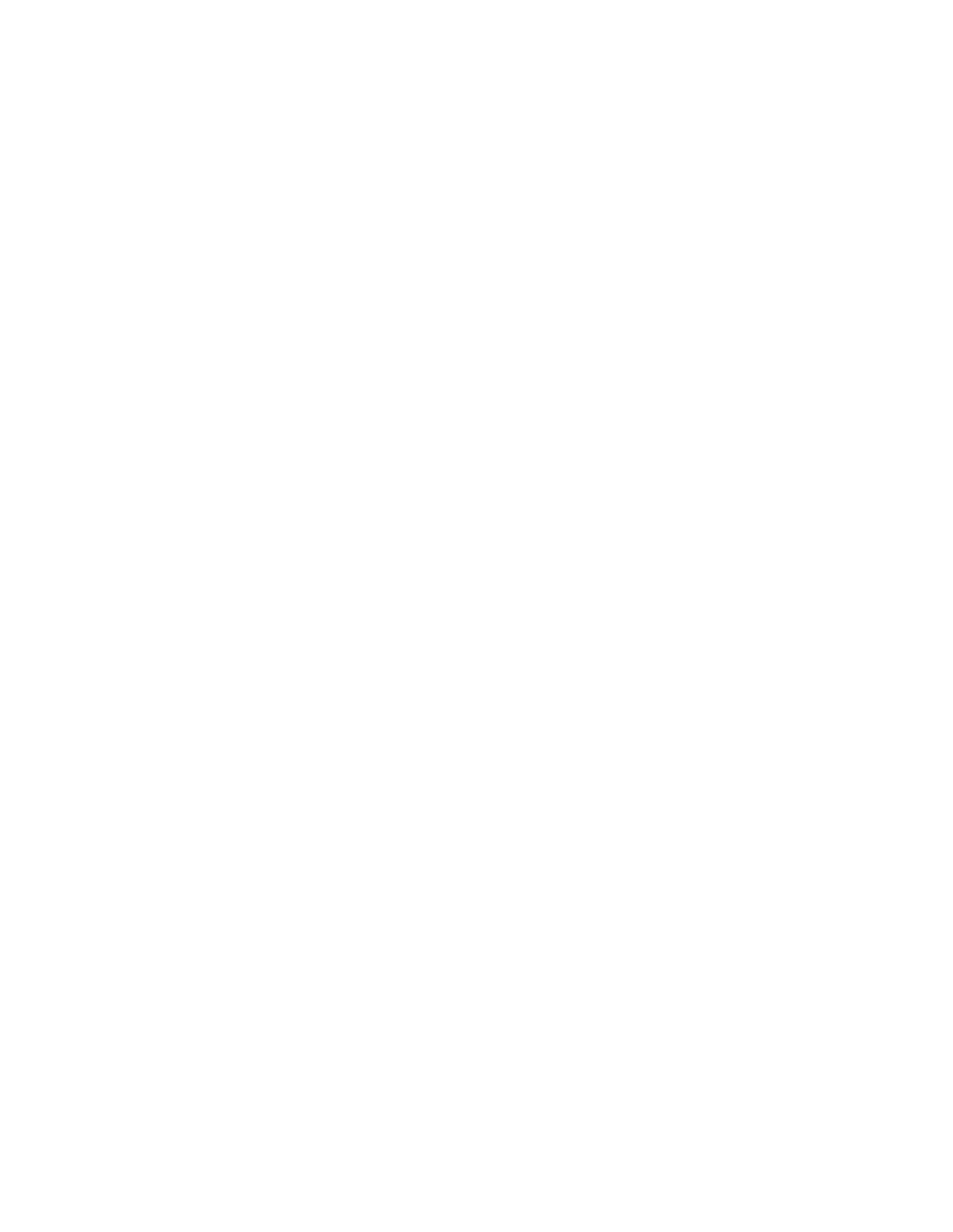#### **Acknowledgements**

This report was prepared by Snap Marketing & Communications. Creative Direction and Layout by Ovation Design.

### **Copyright**

© The Perth County Social Planning & Research Council 2009. This work is copyright. It may be reproduced in whole or in part for educational use subject to the inclusion of an acknowledgement of the source.



United Centre - 32 Erie Street Stratford, Ontario Canada N5A 2M4

Tel: 519 271-7730 Extension 228 Fax: 519 273-9350 info@socialresearchandplanning.ca www.socialresearchandplanning.ca

### **The Council is generously funded by**

City of Stratford, County of Perth, Town of St. Marys through the Department of Social Services and United Way of Perth County.

A **United Way 5<sup>00</sup> of Perth County PROJECT**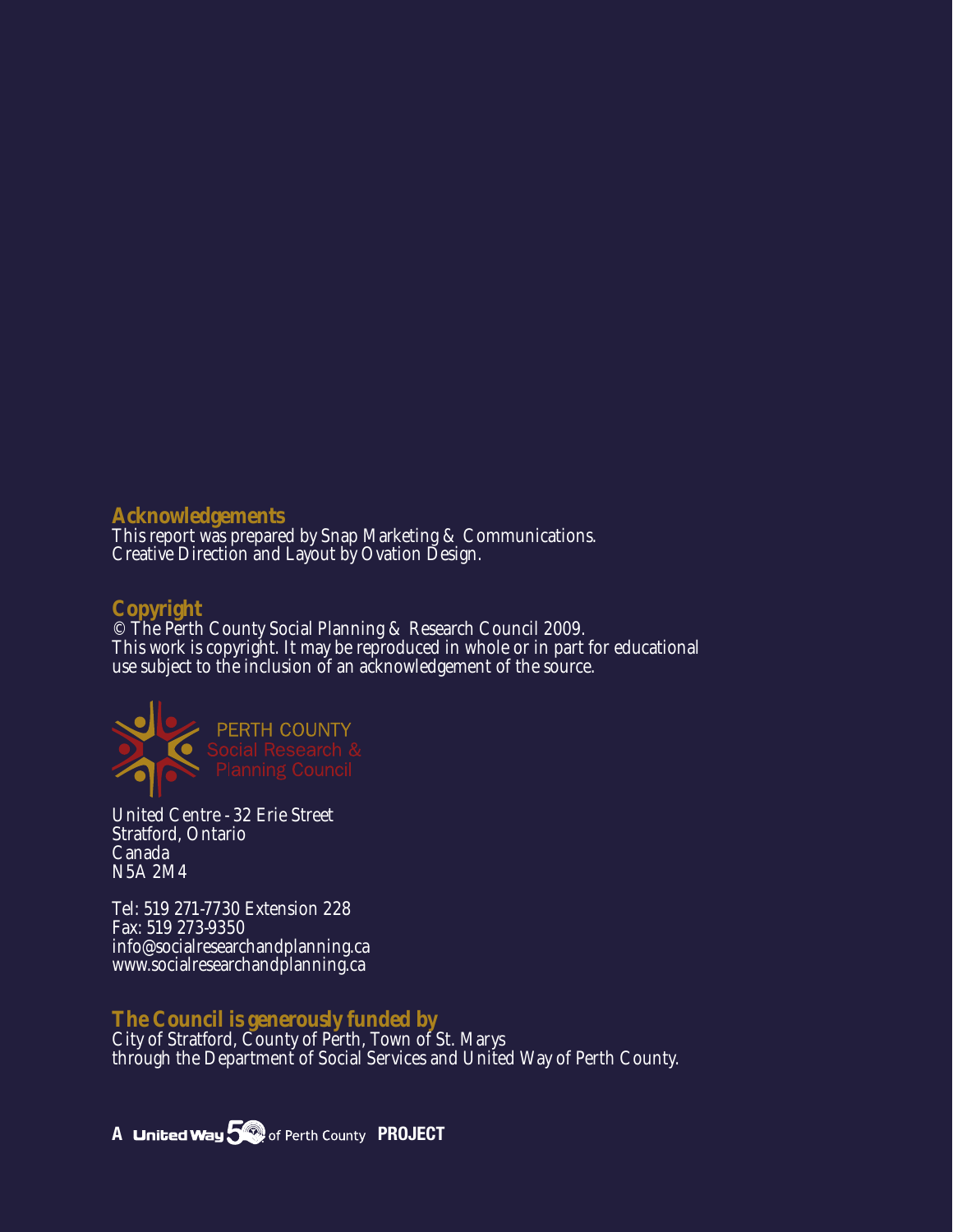# **Table of Contents**

| Introduction                                                    | Page 2  |
|-----------------------------------------------------------------|---------|
| A hidden crime                                                  | Page 3  |
| <b>What is Elder Abuse?</b>                                     | Page 4  |
| Elder abuse can take many forms                                 | Page 6  |
| Recognizing the signs of elder abuse                            | Page 7  |
| Elder Abuse in Perth County                                     | Page 9  |
| Addressing the growing concern over elder abuse                 | Page 11 |
| <b>Risk Factors for Elder Abuse</b>                             | Page 13 |
|                                                                 |         |
| <b>Taking Action:</b><br>What to do if elder abuse is suspected | Page 15 |
| Seniors' services in Perth County                               | Page 19 |
| Recommendations                                                 | Page 21 |
| Acknowledgements/sources                                        | Page 22 |

**Note: The names appearing in three of the four personal profiles in this report have been changed to protect the privacy of the people featured.**

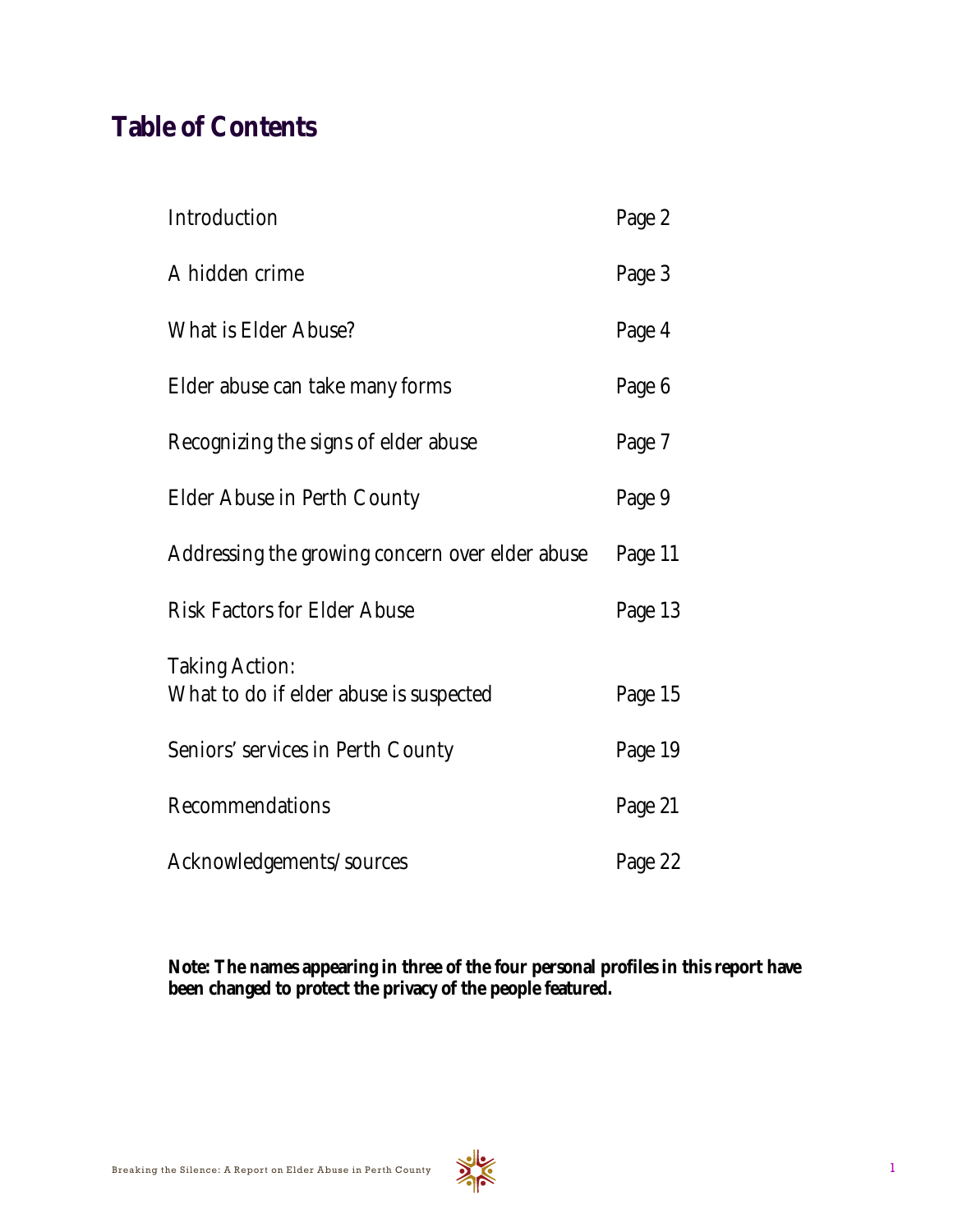"There is a huge under-recognition of abuse of seniors in Canada. I would say this field is 20 years behind where we were when we were trying to raise awareness about violence against women and, before that, how to prevent and respond to abuse of children."

*Alison Leaney, Chair, Canadian Network for the Prevention of Elder Abuse*

## **Introduction**

Doris, who is 87 and confined to a wheelchair, lives with her divorced son and depends on him for her ongoing care. That's why she's afraid to complain about the way he's been treating her lately. Over the past year, her son Eric has become increasingly short-tempered and verbally abusive. Not only that, he's insisted Doris grant him power of attorney and now she suspects he's been using her money to pay for his lavish dinners out with friends and other perks he can't usually afford. When she questions him or tries to have a discussion, he accuses her of imagining things, calls her names and threatens to put her into a nursing home. Doris is worried her money's going to run out. She's also ashamed and deeply saddened to think her own flesh and blood could be so heartless and hurtful. But for now, she chooses to suffer in silence.

Unfortunately, Doris's story is more common than many people realize. In fact, it's estimated that between 4 and 10 per cent of Ontario seniors experience some type of abuse. And the estimates are no different for Perth County; in fact, if anything, the problem takes on even greater significance here since Perth has the highest per-capita ratio of seniors in the province.

The trouble is, like elsewhere in the country only a small number of elder abuse incidents are reported to local agencies and authorities. Clearly, the majority of offences here go either undetected or unreported – or both.

That's because victims, like Doris, are often ashamed, dependent on their abusers for care, afraid of retaliation, abandonment or being institutionalized. Sometimes it's because they don't know who or where to turn to for help. More often, they're simply unwilling or unable to report the abuse.

> "We don't see too many elder abuse cases, but I don't think that's because it's not happening. It's because the victims are not coming forward. These people came from a generation that told themselves 'this is just the way it is' and they're very reluctant to share what they see as their personal business."

*Michele Thompson, Manager, Victim/Witness Assistance Program*

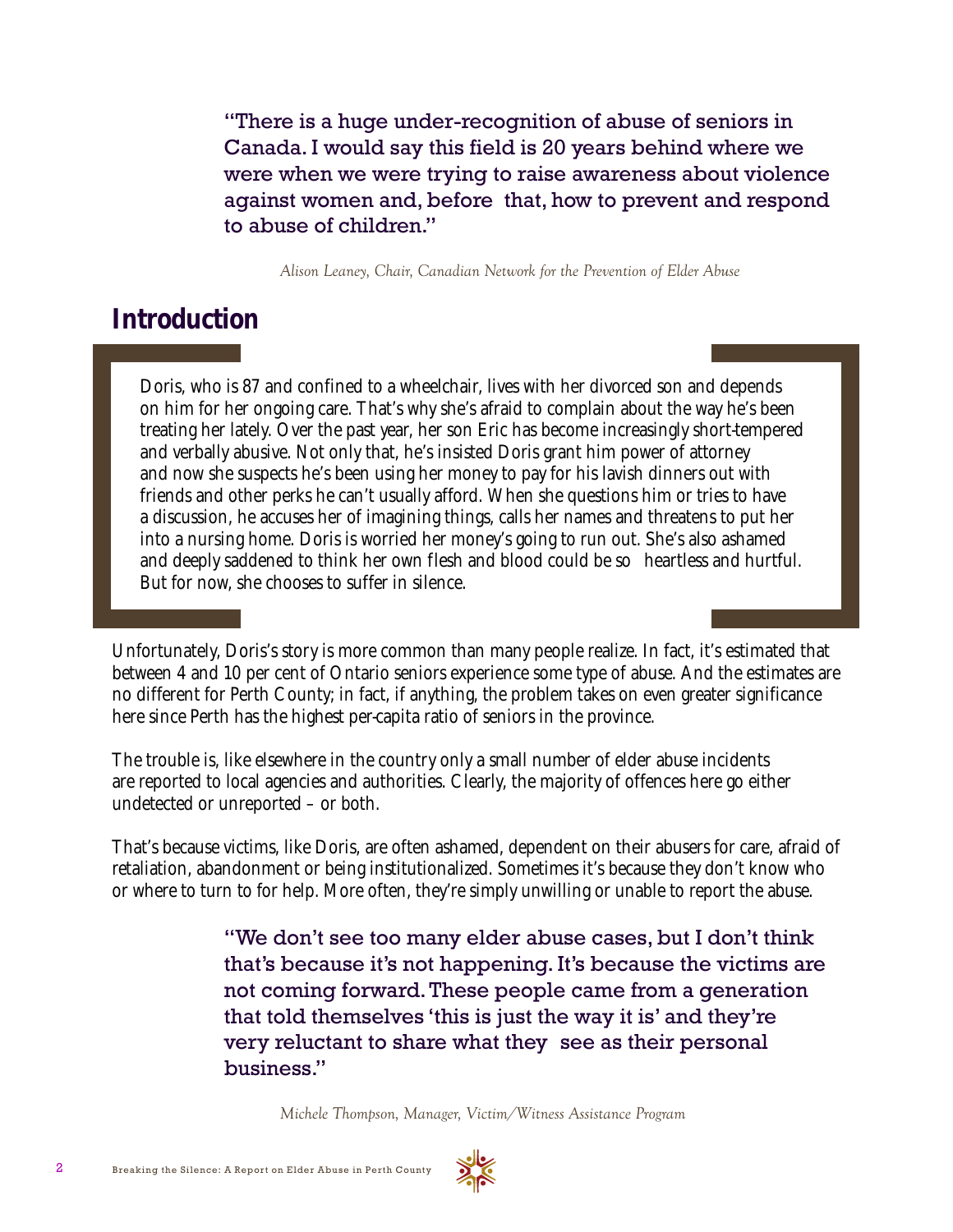# **A hidden crime**

Elder abuse is often referred to as 'the hidden crime.' It can take many forms, including physical abuse, sexual abuse, financial abuse, mental abuse and neglect.

Stratford Police Services, Perth County OPP, and local organizations that work within the justice system or support the elderly in one way or another, are all aware of the problem of elder abuse. They are also aware of the many challenges in detecting and combating it.

Yet there's no better time than now to tackle the issue because seniors are by far the fastest growing segment of the population. Statistics Canada predicts that by 2026 seniors, aged 65 and older, who now account for 13% of the Canadian population, will grow to 21%.

The Perth County Social Research & Planning Council commissioned this report because its members believe elder abuse is an important local issue that warrants investigation. The Council also believes it's an issue that requires a planned course of action, which is why the report includes recommendations on how best to tackle the problem.

> "Although there is no systematic collection of statistics or prevalent studies in the developing world, crime records, journalistic reports, social welfare records and small scale studies contain evidence that abuse, neglect and financial exploitation of elders are much more common than societies admit."

*World Health Organization, Missing Voices: Views of Elder Persons on Elder Abuse*

### **Fast facts:**

- Among seniors who've been physically abused, 68% report the assault was committed by a family member (Source: Ministry of Citizenship and Immigration)
- 96% of Canadians think most of the abuse experienced by older adults is hidden or goes undetected (Source: Environics poll for Human Resources and Social Development Canada)
- Female seniors (38%) are more likely to be abused than male seniors (18%). (Source: Ministry of Citizenship and Immigration)

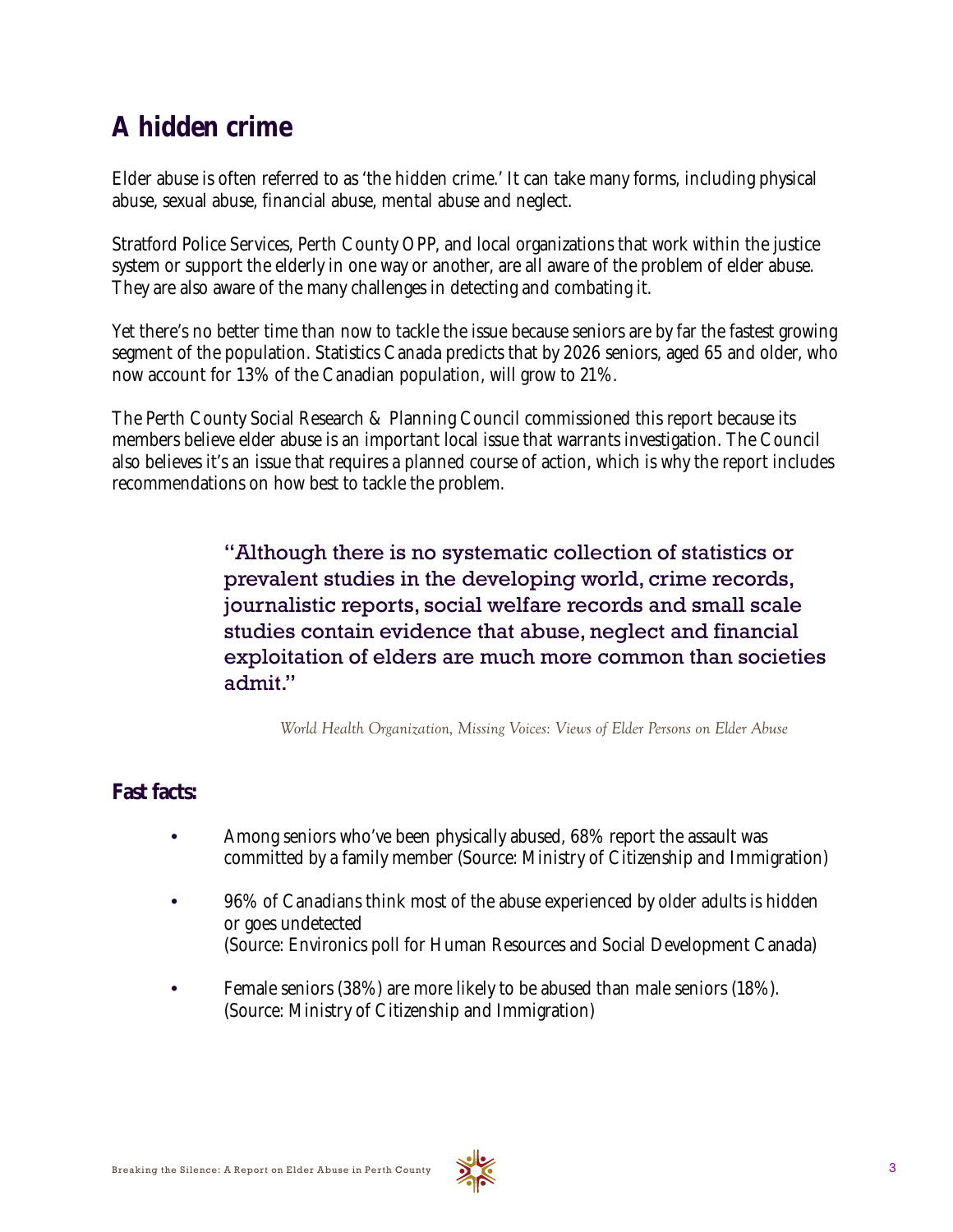## **What is Elder Abuse?**

"Elder abuse is an issue that may affect seniors in all walks of life. However, some seniors may be at greater risk of experiencing some type of abuse: those who are older, female, isolated, dependent on others, cared for by someone with an addiction, seniors living in institutional settings, and those who are frail, who have a cognitive impairment or a physical disability."

*Report of the National Seniors Council on Elder Abuse, November 2007* 

The World Health Organization defines elder abuse as "single or repeated acts, or lack of appropriate action, occurring within a relationship where there is an expectation of trust, which causes harm or distress to an older person."

In most cases, the person being abused knows and trusts the abuser and relies on him/her in some way, which makes it even worse. It might be a child, another family member, friend, a paid caregiver, even a spouse.

Unfortunately, seniors can make easy targets. Many live alone and are socially isolated, which increases their vulnerability. Others are dependent on their abuser for care. Some suffer from dementia or other health issues that may prevent them from responding to the abuse or reporting it. Some may feel it's impossible to get away from the abuser if the relationship has been long standing. And many seniors are simply not as physically strong as they once were so are unable to defend themselves.

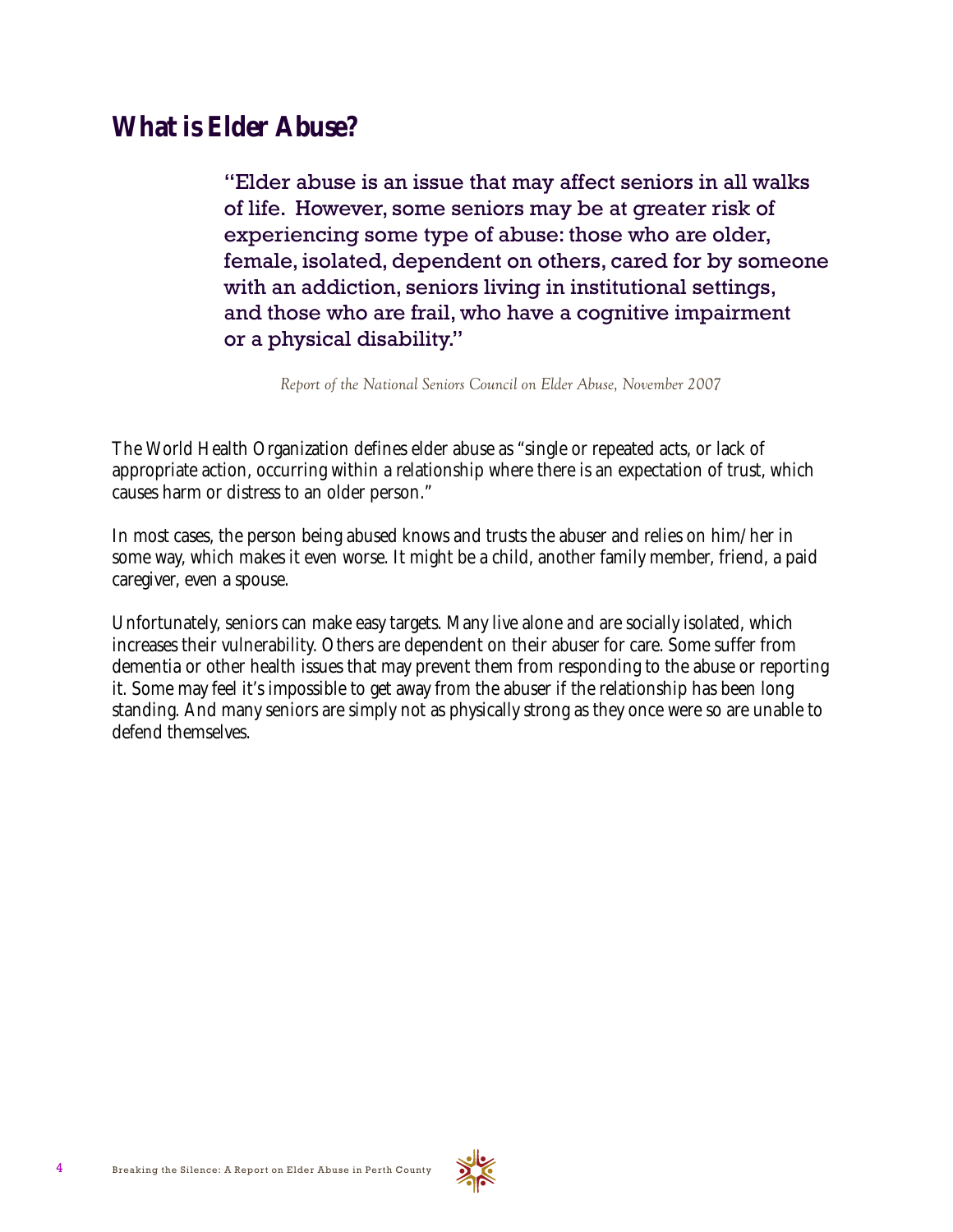## "A lot of elder abuse victims are isolated; they're not part of a social network. They don't belong to any groups or even a coffee club. They're more reclusive and therefore less informed because of it."

*Constable Rob Viani, Community Service Officer, Stratford Police Services*

### **Fast Facts:**

- 22% of Canadians think a senior they know personally might be experiencing some form of abuse. (Source: Seniors Canada)
- 24% of all abusers are unrelated caregivers; so abuse is happening in long-term care/assisted living facilities. (Source: Statistics Canada)
- More than 90% of Canadians believe raising awareness among seniors about their right to live safely and securely is the most important issue for governments in addressing elder abuse. (Source: Seniors Canada.)



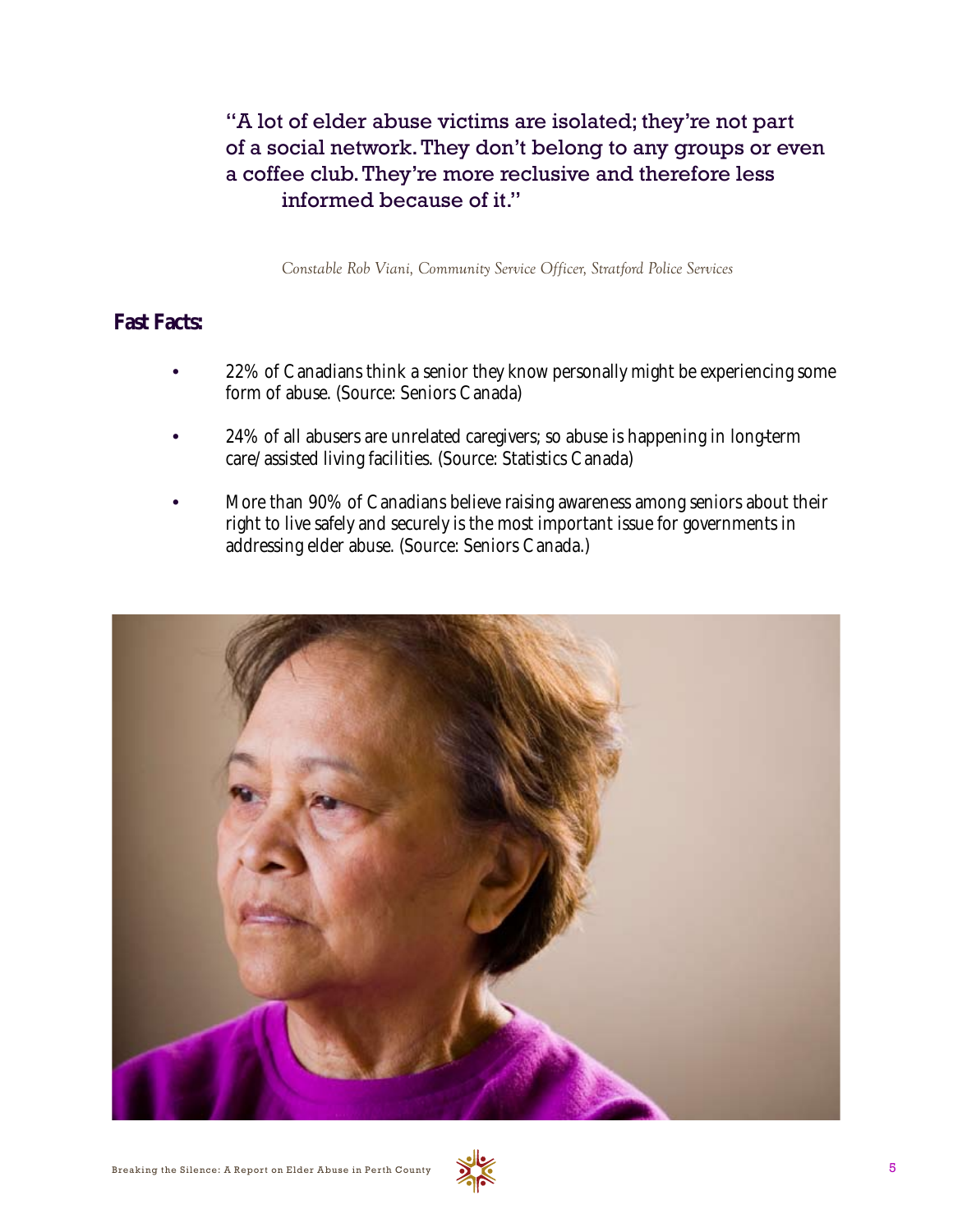## **Elder abuse can take many forms**

The Ontario Network for the Prevention of Elder Abuse (ONPEA) uses the following descriptions:

**Financial Abuse** is the most common form of elder abuse. If often refers to the theft or misuse of money or property such as household goods, clothes or jewelry. It also includes forcing the sale of property or possessions, misusing power of attorney responsibilities, coercing changes in a will, withholding funds and/or fraud.

**Physical Abuse** is any physical pain or injury that's willfully inflicted upon a senior. It includes unreasonable confinement or punishment resulting in physical harm, as well as hitting, slapping, pinching, pushing, burning, pulling hair, shaking, physical restraint, physical coercion, forced feeding or withholding physical necessities.

**Sexual Abuse** is any sexual activity that occurs when one or both parties cannot or do not give consent. It includes, but is not limited to, assault, rape, sexual harassment, intercourse, fondling, intimate touching during bathing, exposing oneself, and inappropriate sexual comments.

**Psychological (Emotional) Abuse** is the willful infliction of mental anguish or the provocation of fear of violence or isolation. This kind of abuse diminishes the identity, dignity and self-worth of the senior. It can include name-calling, yelling, ignoring the person, scolding or shouting, insults, threats, intimidation or humiliation, treating as a child, emotional deprivation, isolation, and the removal of decision-making power.

**Neglect** can be intentional or unintentional. It happens when the caregiver of a dependent senior fails to meet his/her needs. Forms of neglect include not providing adequate food, housing, medicine, clothing or physical aids, as well as inadequate hygiene, supervision and safety precautions. It also includes withholding medical services and medications, overmedicating, allowing a senior to live in unsanitary or poorly heated conditions, and denying access to necessary services, such as homemaking, nursing, and social work. For a variety of reasons, seniors themselves may fail to provide adequate care for their own needs, and this is known as self-neglect.

> "Older women who've been abused have been socialized to believe this is not something they're supposed to talk about. This is a historical problem and their mothers and grandmothers, who may also have suffered abuse, probably didn't talk about it either. To go specifically to an agency that serves abused women is very difficult for them and there's a stigma attached to it. We need to be able to reach these women wherever they are – and we need to let them know it's okay to talk about and it's okay to get some help."

*Lisa Wilde, Executive Director, Emily Murphy Centre*

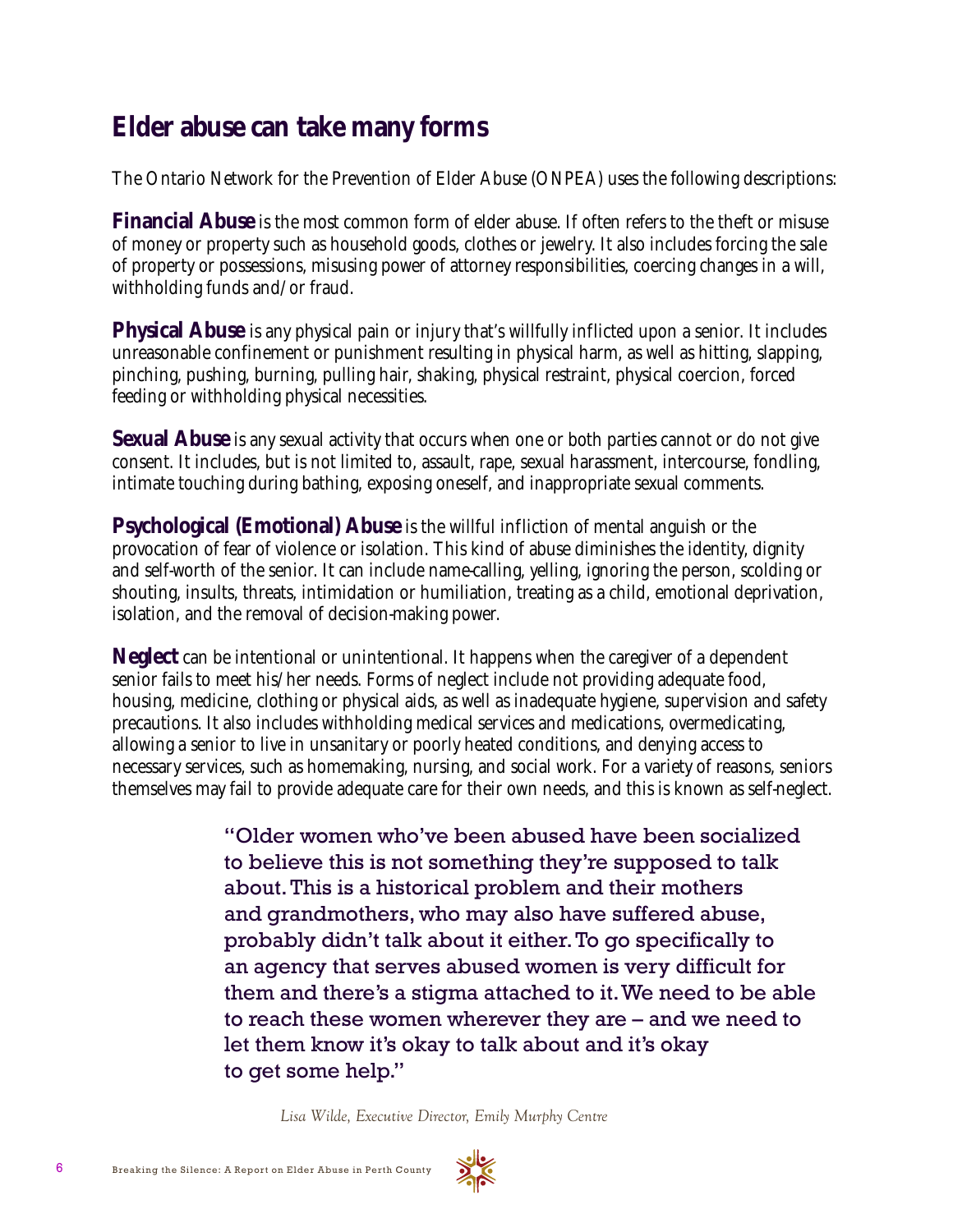# **Recognizing the signs of elder abuse**

Sometimes it can be difficult to determine if an elder is actually being abused since there may be other explanations for the signs, such as a fall, self-neglect or poor personal choices. Other times it's more obvious abuse is going on. One thing experts agree on is the longer the abuse goes on, the worse it tends to get.

The following are possible signs an elder is being abused:

#### **Financial Abuse/fraud**:

- Significant withdrawals from the elder's accounts
- Sudden changes in the elder's financial condition
- Items or cash missing from the senior's household
- Suspicious changes in wills, power of attorney
- Unpaid bills, even when the elder has enough money to pay
- Financial activity the senior couldn't have done, such as an ATM withdrawal when the account holder is bedridden
- Unnecessary services, goods, or subscriptions
- Paying far more for work/service than others would be charged
- Large advance payments with nothing to show for it

## "There's a whole silence and a whole shame around elder abuse – whether you're living it now or you lived it in the past. You just want to get on with getting on."

*Anne McDonnell, Executive Director, Optimism Place*

#### **Physical Abuse:**

- Unexplained signs of injury such as bruises, welts, or scars, especially if they appear symmetrically on two sides of the body
- Broken bones, sprains, or dislocations
- Reports of drug overdose or apparent failure to take medication regularly (a prescription has more remaining than it should have)
- Broken eyeglasses or frames
- Signs of being restrained, such as rope marks on wrists
- Caregiver's refusal to allow you to see the elder alone

### **Sexual Abuse:**

- Bruises around breasts or genitals
- Unexplained venereal disease or genital infections
- Unexplained vaginal or anal bleeding
- Torn, stained, or bloody underclothing

### **Psychological/Emotional Abuse:**

- Threatening, belittling, or controlling caregiver behavior witnessed by others
- Behavior from the elder that mimics dementia, such as rocking, sucking, or mumbling to oneself

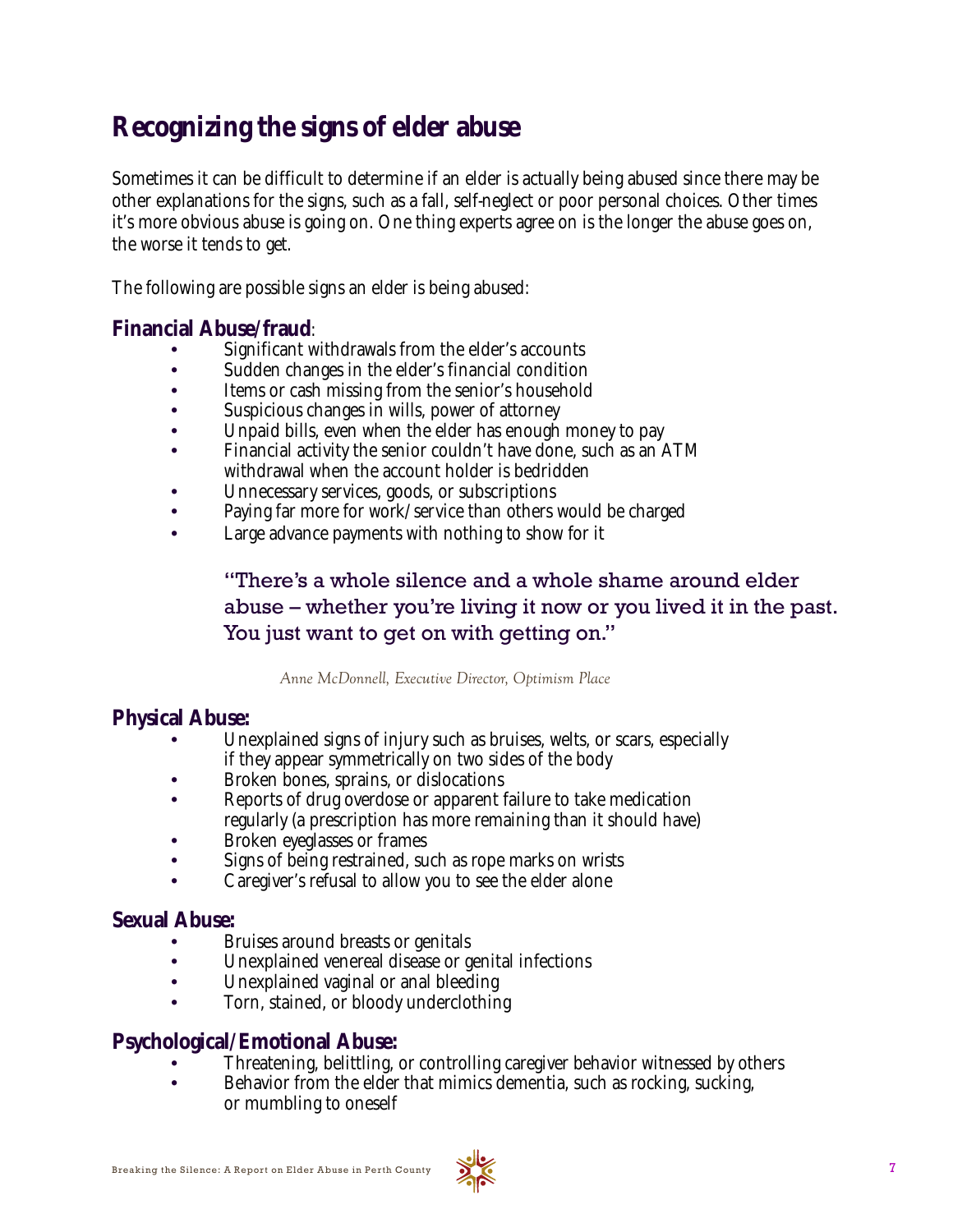"We can become involved in an investigation without charges being laid. Often the victim doesn't want charges to be laid; they just want the abuse to stop. The trouble is, sometimes without police intervention it won't stop. Police intervention, even when charges are not laid, can have a big impact."

*Detective Constable Debra Aitken, Perth County OPP*

**Neglect:** (By caregivers and/or self)

- Unusual weight loss, malnutrition, dehydration
- Untreated physical problems, such as bed sores
- Unsanitary living conditions: dirt, bugs, soiled bedding and clothes
- Being left dirty or unbathed
- Unsuitable clothing for the weather
- Unsafe living conditions (no heat or running water; faulty electrical wiring, other fire hazards)
- Desertion of the elder at a public place

## "That's when I felt I was the stupidest creature ever born. What was I thinking?"

 *Perth County senior and the victim of fraud, who advanced \$3,000 to a fly by night work crew for porch repairs which were done sloppily, incompletely – and dishonestly. From the video 'Elder Abuse,' commissioned by the Perth County Elder Abuse Committee and produced by Stratford Central Secondary School students.*

## "These people grew up in a time when you didn't lock your house. People could knock on the door and ask to use your phone and you'd let them. These are different times now."

*Detective Rick Johnson, Stratford Police Services*

Albert, a Perth County widower in his senior years, was flattered when a woman 30 years his junior began showing him affection. One thing led to another and before long she moved in with him. The arrangement was she would perform sexual favours and in return Albert would support her and provide spending money. Everywhere they went, the woman pretended to be his wife. It didn't take long, however, for Albert's money to be drained from his bank account. Police eventually became involved and discovered the woman had a criminal record for similar offences. She was subsequently charged with fraud and sentenced to time in jail.

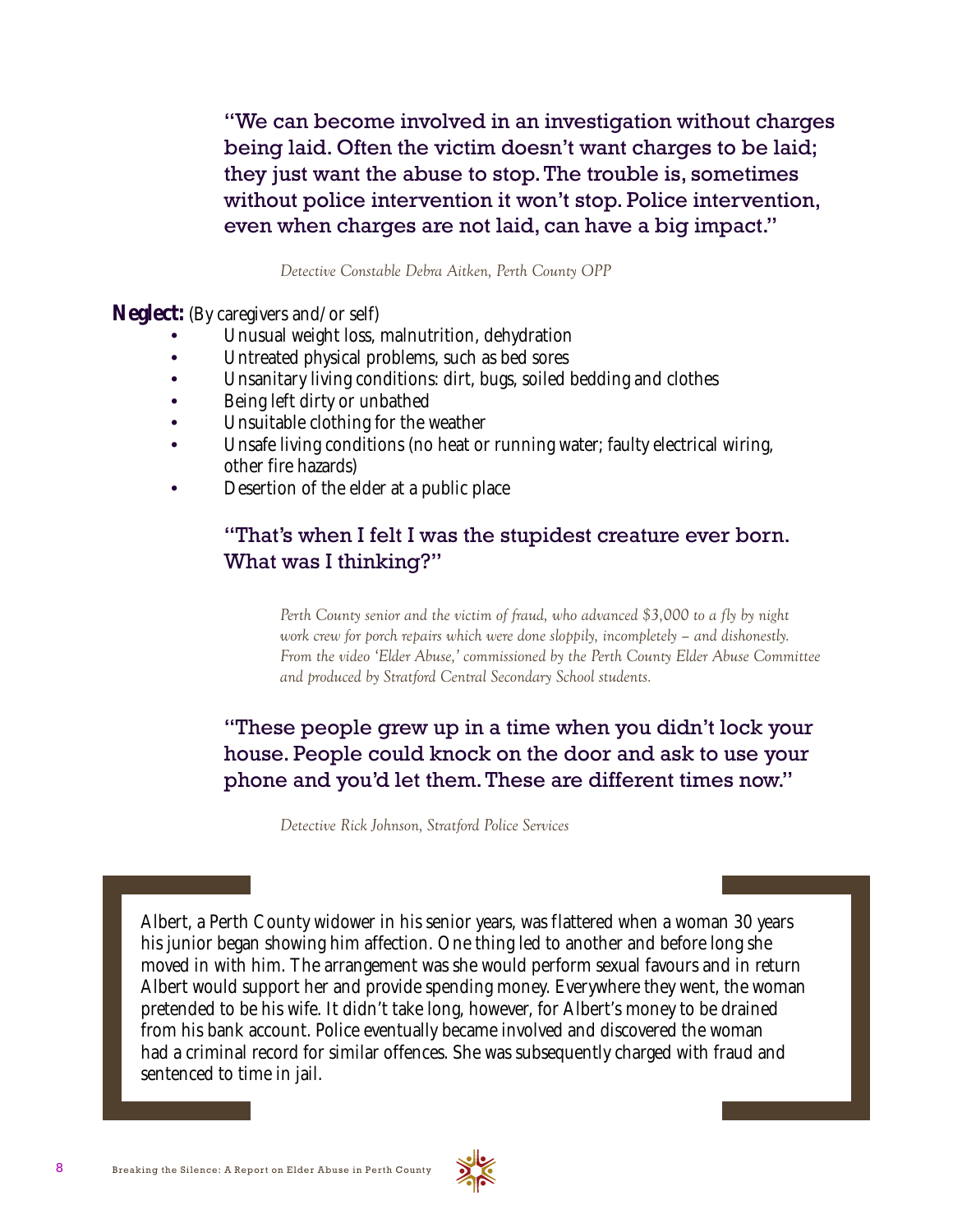# **Elder Abuse in Perth County**

## "We all know it's out there much more than it's reported."

*Cheryl Legate, Executive Director, Victim Services of Perth County*

Maggie is an elderly Perth County woman suffering from dementia. She lives with her daughter Kate, who is supposed to be her caregiver. The trouble is, Kate has a full-time job, which means she has to be away from the house and her mother for prolonged periods of time. Local authorities were recently contacted when it came to light that Maggie was not only forcing her mother to take sedatives she didn't want to take, but was also tying her to a chair while she went to work, reasoning it at least kept her mother safe while she was gone. The elderly woman has since been moved into a retirement home and charges have been laid against the daughter.

> "For so many to live to be old is one of the most remarkable achievements of the 20th century. To be old and live in dignity, free from all forms of abuse and violence, must be a common goal for all societies of the 21st century. It all starts with respect, as in the words of one of the older respondents: 'Respect is better than food or drink'."

*World Health Organization, Missing Voices: Views of Older Persons on Elder Abuse*

Reported incidents of elder abuse in Perth County are few and far between. It's not that elder abuse isn't happening here, because it is. Local agencies and authorities attribute the low rate of reporting to the fact that the crime still remains largely hidden. One reason is the reluctance or inability of the victims to report the abuse. Another reason is the difficulty in detecting – and proving – the abuse.

The level of staff training in elder abuse awareness varies widely among local organizations and facilities, so the abilities of those working with the elderly to prevent and detect signs of elder abuse also varies widely accordingly.

For example, all long-term care homes, which are licensed, regulated and funded by the Ministry of Health and Long-Term Care, are mandated to provide non-abuse training for all staff, including housekeeping, dieticians and personal care workers. Retirement homes, which are not funded by the Ministry and therefore not mandated to provide training, can determine their own training requirements.

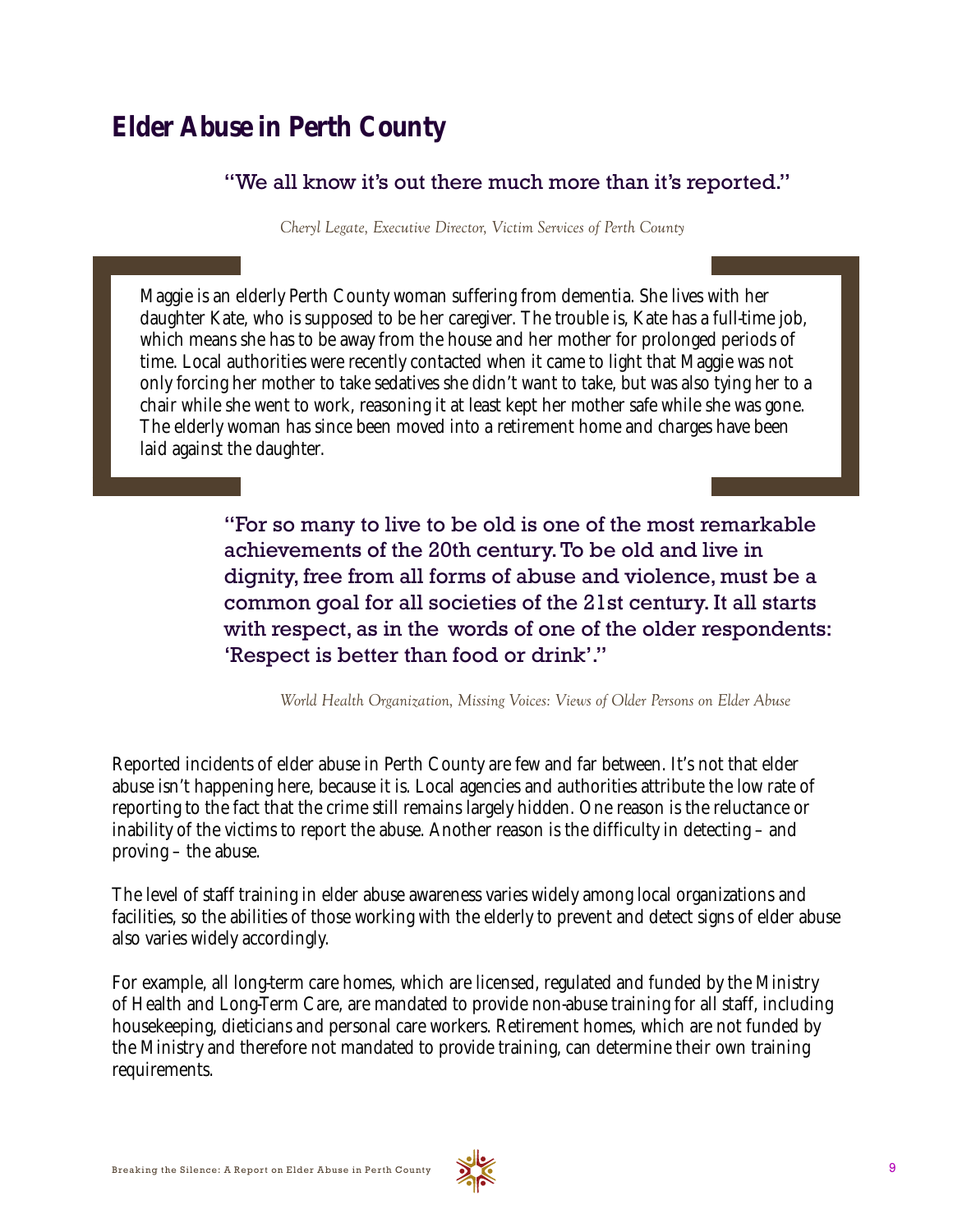The Bill of Rights for People Living in Ontario Long-Term Care Homes was published in September 2008 by the Advocacy Centre for the Elder and Community Legal Education Ontario. It outlines 19 fundamental rights for long-term care residents and most long-term care facilities post these rights so staff, residents and family members are all aware of them. Knowing these rights is especially important given the increasing number of media reports about elder abuse in institutions.

The challenges in detecting and preventing elder abuse in long-term care facilities and retirement homes are compounded by the number of people providing care, the often high ratio of residents to workers, the various cognitive and physical impairments of residents, and by the demands and expectations of family members. Enhanced non-abuse training and increased staffing levels are critical to minimizing the chances of elder abuse occurring.

> "We work in a challenging environment where people rely on us and where many personalities come into play. As staff, we need strategies to cope so we know how to de-escalate a challenging situation. After all, we're people as well."

*Sylvie Lucas, Executive Director, Hillside Manor (long-term care home)*

Most of the cases of elder abuse that are reported to police in Perth County tend to involve fraud, the most common form of elder abuse.

Stratford Police Services, Perth County OPP, and local service providers all report very few cases of elder abuse locally. None of the local organizations have formal tracking methods in place, nor do they keep statistics on elder abuse incidents, yet the services they provide can and occasionally do encounter incidents of elder abuse. Stratford Police, however, are currently in the process of introducing a new records management system, which will assign codes to the different elder abuse offences, enabling them to be tracked and quantified.

> "Even though we have no official tracking mechanisms at the moment, I can tell you we're not seeing elder abuse at a rate anywhere near four to 10 per cent. We deal with it far less than that because it's hidden or it's unobserved. There are so many variables at play."

*Anita Cole, Regional Client Services Manager for South West CCAC* 



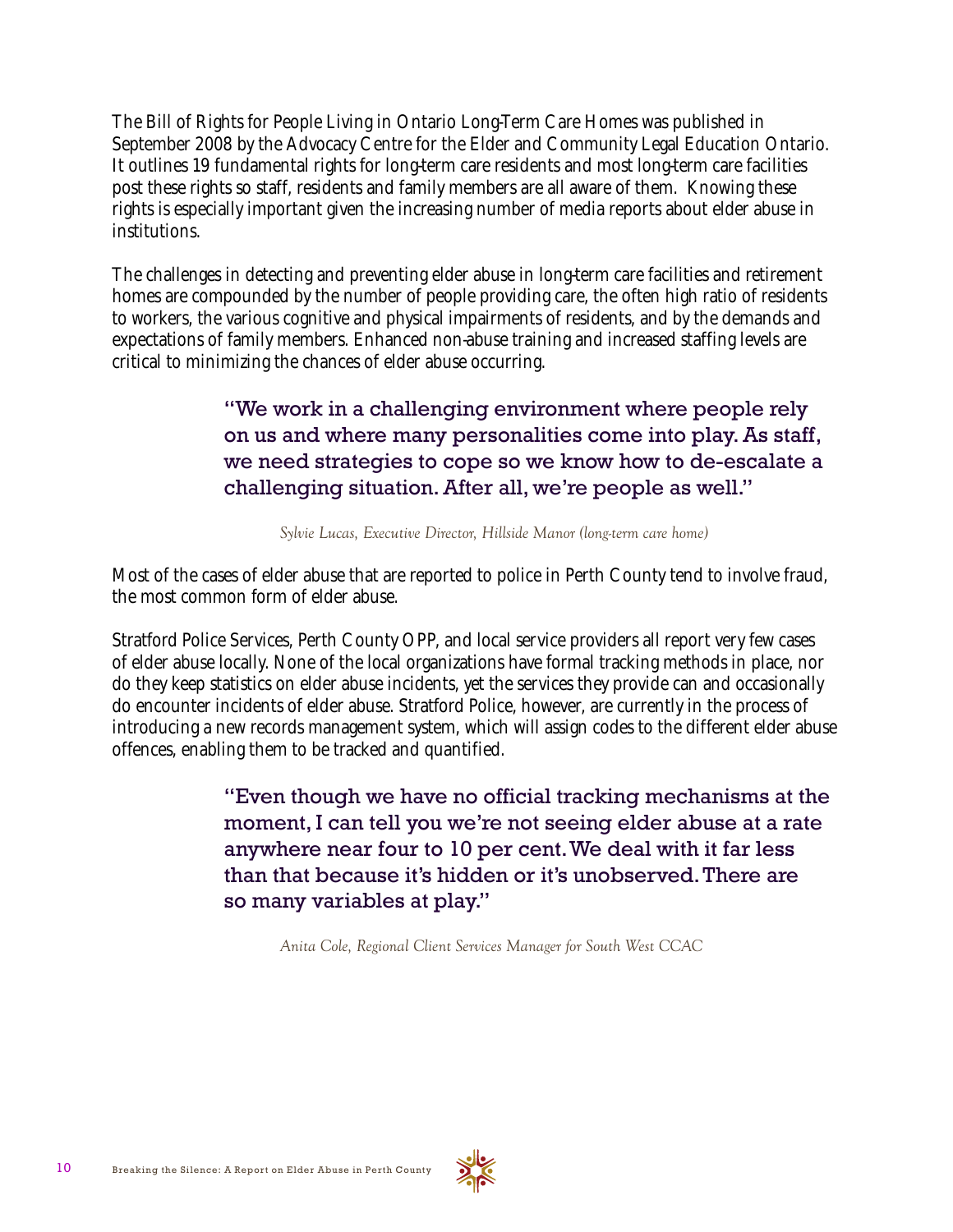# **Addressing the growing concern over elder abuse**

Authorities and agencies in Perth County are becoming increasingly aware of elder abuse – a development that's unfolding in tandem with provincial and national efforts to strategically address the problem.

On June 15, 2009 the Government of Canada launched a nation-wide elder abuse awareness campaign, including an advertising campaign dubbed Elder Abuse – It's Time to Face the Reality. The 2008 federal budget also earmarked \$13 million over three years to help seniors and others recognize the signs and symptoms of elder abuse and to provide information on available supports.

On April 17, 2009, the Ontario Network for Prevention of Elder Abuse launched a province-wide toll-free hotline for at-risk seniors (1-866-299-1011), which is part of an elder abuse strategy funded by the provincial government at a cost of nearly \$900,000 a year.

Some jurisdictions have designated resources to deal exclusively with elder abuse. For example, the Waterloo Wellington Community Care Access Centre and the Waterloo Regional Police Service teamed up to form the Elder Abuse Response Team. A full-time nurse/case worker and a full-time detective are trained to respond to cases of elder abuse, while respecting confidentiality. They also coordinate information about community services, conduct criminal investigations and help other communities set up similar elder abuse programs.

Reflecting a local commitment to the issue, the Perth County Elder Abuse Committee, established in 2003 with members from local service providers, police and long-term care facilities, continues to lobby on behalf of vulnerable seniors, making education its top priority. The Seniors Services Network of Huron-Perth, which is an informal information-gathering and networking group with representatives from service providers and long-term care facilities, is also in a position to address elder abuse by sharing information with groups that have a vested interest in getting the word out and bringing the crime out into the open.

The Alzheimer's Society Perth County continues to provide elder abuse education and support to caregivers since caregiver stress can sometimes be a factor in elder abuse.

> "Our role in helping to prevent elder abuse is to provide education and support for the caregivers. They need to know they're not alone and that there are other people who've been through similar things and have had the same kinds of experiences. Our caregiver support groups are growing all the time, which is a good sign since it shows people are reaching out for support."

*Debbie Deichert, Executive Director, Alzheimer Society, Perth County*

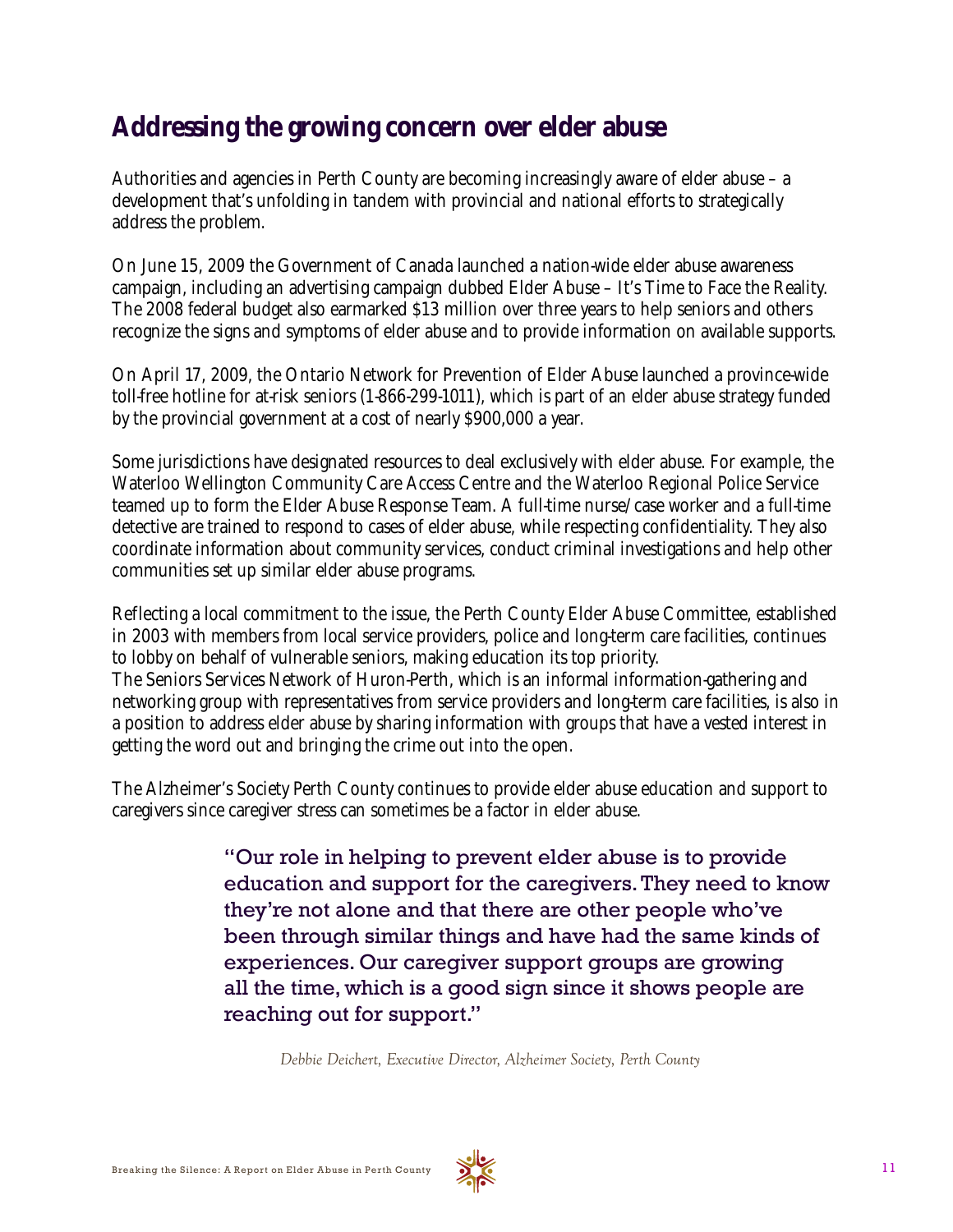Those working in rent-geared-to-income housing are also attuned to the issue of elder abuse. There are 633 rent-geared-to-income units in Stratford, Perth County and St. Marys, a waiting list of about 150 people, and a tenant list that is one-quarter seniors. Despite being stretched to the limit, staff must also be on the look-out for warning signs of possible elder abuse.

> "If somebody starts paying a tenant's rent or seems to be taking over the situation we do try and find out what their relationship is to the tenant. Do they have power of attorney, or is it a son or daughter who's now helping out, or is it someone who's imposing him or herself on the senior? We have to be vigilant about that possibility even though there's no formal policy."

*Bill Tigert, Director of Social Services for Stratford, Perth County and St. Marys,*

The limited availability of second-stage housing for abused senior women in Perth County is also cause for concern. Of the 20 apartments available at the Emily Murphy Centre, only three are suitable for single women.

If the growing awareness of elder abuse results in a growing number of abused seniors looking for alternative housing, the shortage of local options will quickly become even more critical.

Continuing local efforts to educate people about elder abuse, while identifying local shortages and needs, are precisely the kinds of approaches elder abuse experts believe work best in exposing and combating the problem.

> "To address elder abuse, it is imperative that action take place at the community level and that resources be allocated to this. Participants delivered a unanimous message: that without adequate and sustainable funding, efforts to combat elder abuse in local communities are compromised."

*Report of the National Seniors Council on Elder Abuse, November 2007*

### **Fast facts:**

- The greater the impairment of a senior or the more severe the illness, the more likely it is that he/she will be abused. (Source: Canadian Mental Health Association)
- Male seniors (9%) are more likely to report financial or emotional abuse, compared to female seniors (5%). (Source: Ministry of Citizenship and Immigration)
- A study involving 31 nursing homes reported that 36% of nursing home staff had witnessed the physical abuse of an older adult and 81% had witnessed some form of psychological abuse. (Source: Canadian Mental Health Association)

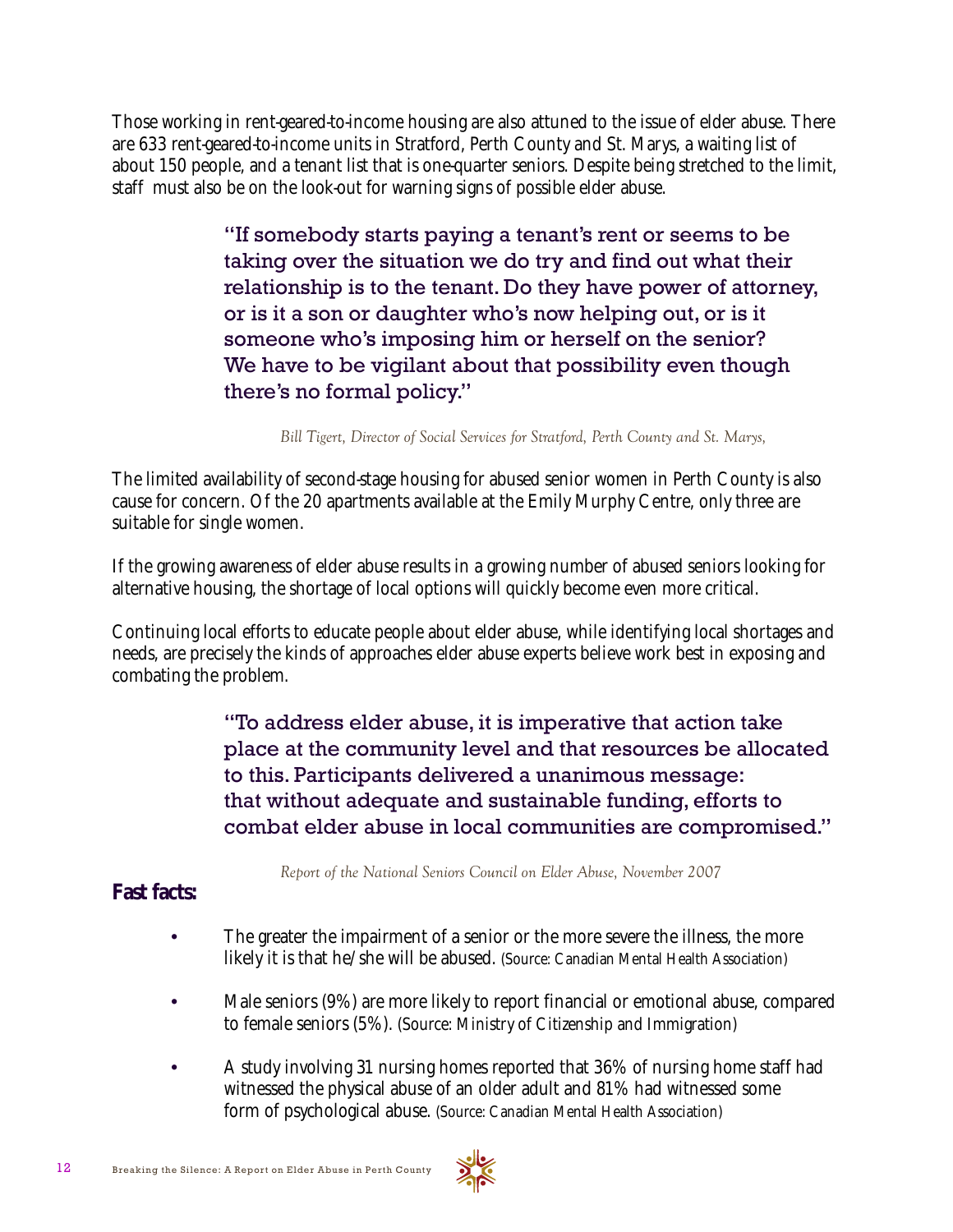## **Risk Factors for Elder Abuse**

Some of the risk factors for elder abuse apply to the abuser, others the victim. Caregiver stress, for example, is a key factor in abuse in both the home and in institutional settings. That stress is intensified if the senior has mental health issues or physical care needs the caregiver is incapable of providing. Caring for a senior with multiple needs can be overwhelming and eventually lead to depression.

Even caregivers in institutions can experience stress levels that can lead to abuse. Excessive responsibilities, poor working conditions, long hours and inadequate training can all be contributing factors.

Sometimes family caregivers are poorly informed and lack the education and support required to properly care for an elder at home.

> "When it comes to neglect, we see some families who aren't providing appropriate care for their elderly loved ones, but it's not necessarily because there's any ill intent; sometimes it's because they don't know how to care for someone who's sick, debilitated and has Alzheimer's."

*Anita Cole, Regional Client Services Manger, South West CCAC*

Other risk factors include a history of family violence. If there has been abusive behaviour within the family in the past, there's a greater likelihood an elder will be abused at some point in the future.

There are also the personal problems and personalities of the abusers themselves. According to the Canadian Mental Health Association, abusers are more likely to have mental health problems, substance abuse issues and/or financial problems.

Signs a caregiver may be abusing an elder include:

- being aggressive, insulting or threatening behaviour
- speaks for the elder and doesn't allow him/her to make decisions
- reluctant to leave the elder alone with a professional.

Signs an elder may be the victim of abuse:

- Is anxious, withdrawn, agitated, evasive, depressed or suicidal.
- Shows fear of caregiver; behaviour changes when care giver enters/leaves room.
- Is frail or cognitively impaired and presenting for emergency treatment alone or without regular caregiver.
- Has low self-esteem.

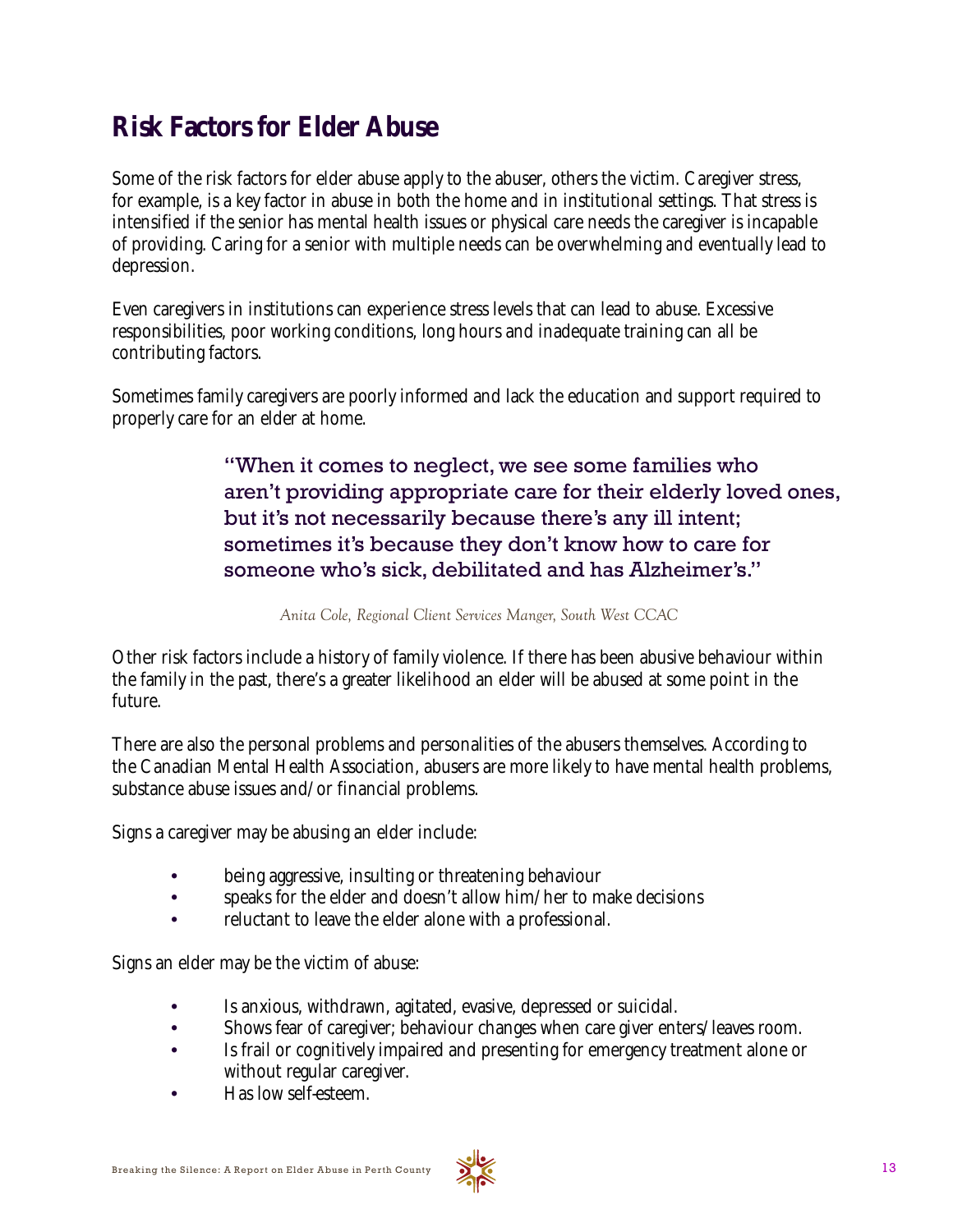Habits:

- Sudden/unexpected change in social habits.
- Sudden/unexpected change in residence or living arrangements.
- Unexplained or sudden inability to pay bills, account withdrawals, changes in his will or Power of Attorney, or disappearance of possessions.
- Refusal to spend money without consulting caregiver.
- Claims of being "accident-prone".
- Missed/cancelled appointments, especially medical appointments.

"Sometimes I wonder why I've never come across a case of physical elder abuse, especially when you know the statistics. I think this really speaks to the fact that elder abuse is so hidden and it reminds us how vigilant we all need to be in looking for the signs."

 *Al Voort, Social Worker, Outpatient Mental Health Program, Seniors Mental Health, Huron-Perth Healthcare Alliance*

#### Health & Well-Being:

- Sudden/unexpected decline in health or cognitive ability.
- Poor/decline in personal hygiene; skin ulcers.
- Dehydration or malnutrition; sudden/rapid weight loss.
- Signs of over/under-medication.
- Suspicious injuries: bruising in various stages of healing; on the face or eye area, the inner part of the thighs or arms, or around the wrists or ankles.
- Sexually transmitted disease; itching, pain or bleeding in genital area; difficulty sitting or walking.
- Explanation of injury or condition: inappropriate to type/degree; vague or bizarre; conflicting information from elder and care giver.
- Unexplained delay in seeking treatment.
- Denial in view of obvious injury.
- Previous reports of similar injury.

#### Environment:

- Poor living conditions in comparison to assets.
- Inappropriate or inadequate clothing.
- Lack of food.
- Lack of required medical aids, functional aids, or medications.
- Evidence of locks or restraints.
- Living in worse conditions than others in the home.
- Involuntary separation from others in home, friends or other family members.

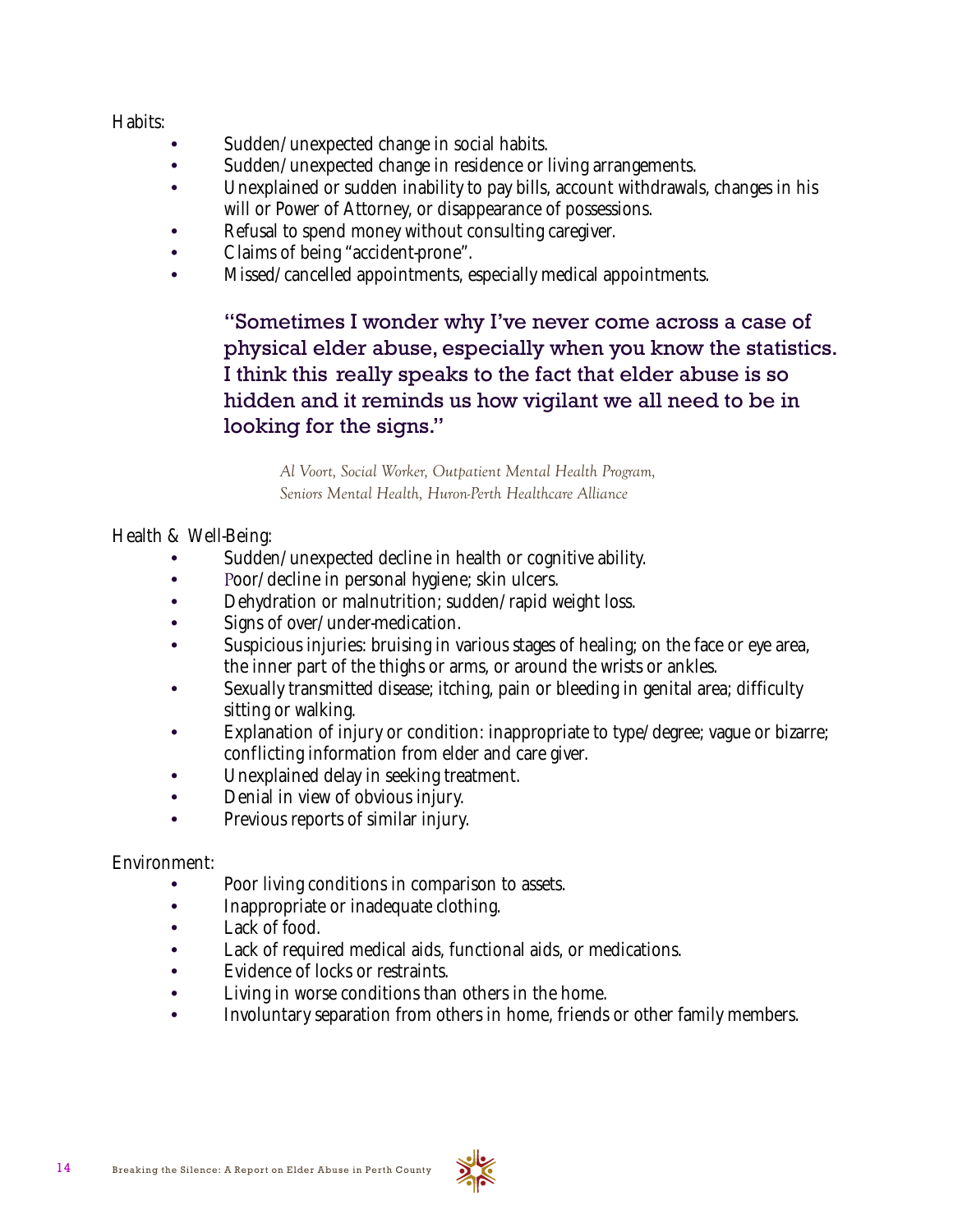"Sometimes our role becomes helping the adult children realize their parent still has the ability to make his or her own choices and that they have that right. Just because someone is 80 doesn't mean they can't think clearly or make decisions."

*Sandie Mitchell, Social Worker, Family Counselling Program, Family Services Perth Huron*

#### **Fast Facts:**

- 12% of Canadians have sought out information about a situation or suspected situation of elder abuse or about elder abuse in general. (Source: Environics poll for Human Resources and Social Development Canada.)
- There are almost 300,000 seniors living in institutions in Canada. (Source: Statistics Canada)
- Fewer than one in five situations of abuse actually come to the attention of any public agency, and fewer still come to the attention of a public agency operating in the criminal justice system. (Source: Canada's Aging Population: Seizing the Opportunity, Special Senate Committee on Aging, 2009)

## **Taking Action: What to do if elder abuse is suspected**

After Norma, 87, suffered several strokes she was moved into a retirement home. It was clear to her supplemental caregiver that she wasn't happy there, but they both decided to give it some time. It quickly became apparent, however, that Norma was being abused. Bruises appeared on her arms and while Norma had trouble speaking after the strokes, she indicated she'd also been hit in the stomach. Thinking it possible Norma was suffering from dementia, the caregiver nevertheless confronted the retirement home director about her concerns. Instead of investigating her concerns, the caregiver was given excuses and allegations Norma herself had lashed out at one of the workers. Unsatisfied, Norma's caregiver planted a hidden camera in Norma's room. Caught on tape was Norma being thrown into bed, screamed at, threatened with fists and a slipper. The film also showed workers helping themselves to Norma's food and money from her wallet. Charges were subsequently laid against two of the home's workers and Norma was moved to another facility. (True story from CTV's W-Five documentary, Help Me: Elder Abuse in Canada)

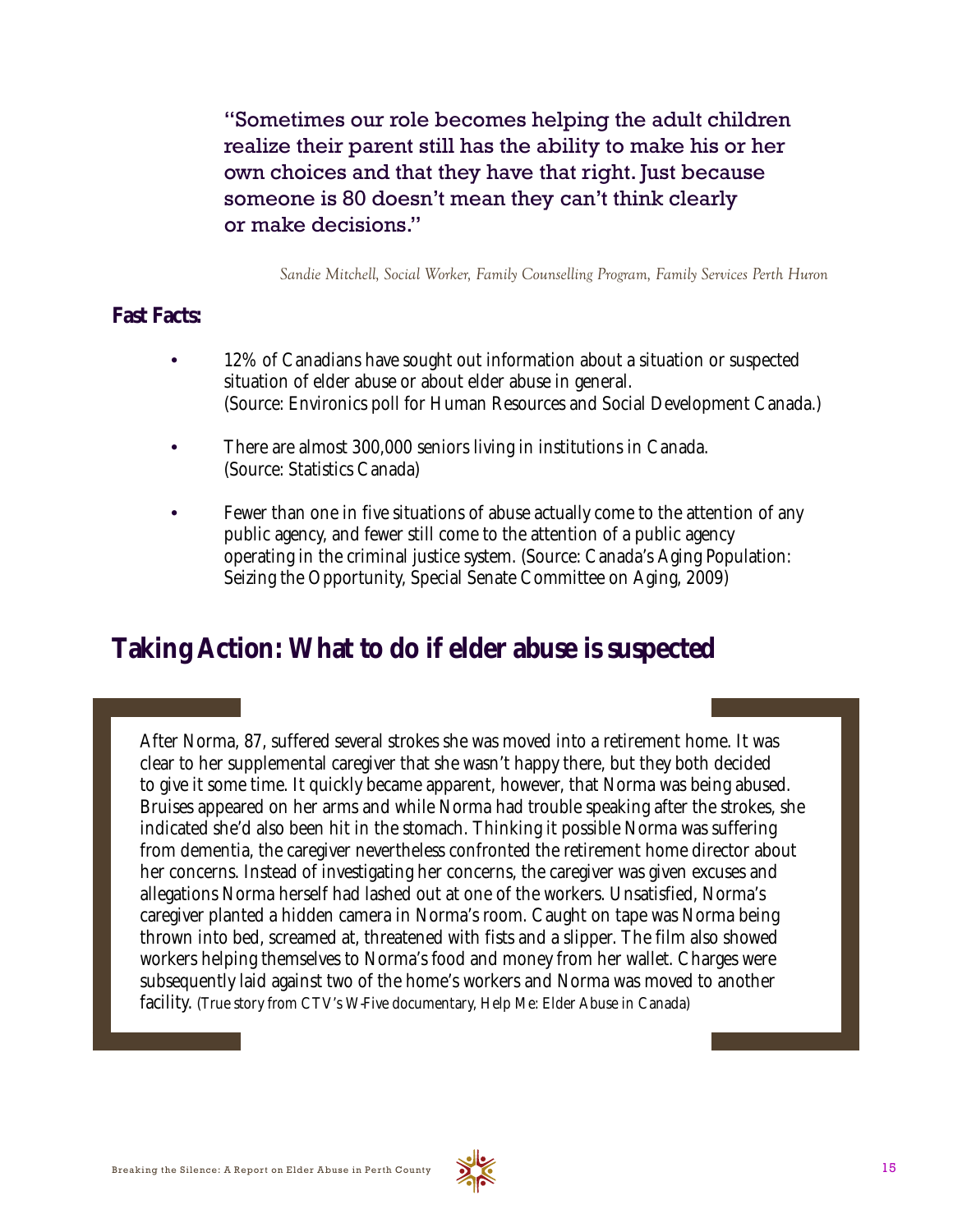While there are no specific community services in Perth County that deal exclusively with elder abuse, there are services that can help depending on the situation.

It's a job for police when a crime has been committed under the Criminal Code of Canada. These offences include assault, forcible confinement, sexual assault, extortion, fraud, forgery, theft, (including theft by a person with power of attorney), uttering threats, criminal harassment, criminal negligence and failure to prove the basic necessities of life. If in doubt, people are advised to call police, who will help determine what to do next.

> There are no quick fixes or simple solutions in addressing the issue of elder abuse. The challenges in raising awareness, responding to elder abuse and ultimately mitigating and eliminating it are many, but the energy, commitment and expertise already exists among those who have taken on this task across the country.

*Report of the National Seniors Council on Elder Abuse, November 2007*

There is also a toll-free, confidential elder abuse hotline in Ontario that provides information, support and referrals to services 24 hours a day, seven days a week at **1-866-299-1011**. In emergency situations dialing 911 is the best option.

Even though there are no legal requirements to report suspected elder abuse of people living in their own private residences, anyone who witnesses harm being done to an elder in a long-term care facility is required by law to report it to the Ministry of Health and Long-Term Care. This can be done by calling the toll-free Action Line at **1-866-434-0144**.

> "The field of prevention of abuse and neglect of older adults in Canada is lagging behind other areas of family violence prevention. It is largely the case that multiple small-scale projects and a few noteworthy larger programs exist in a patchwork of service delivery and undercoordinated effort. It is also far from being able to use practice standards that are available for other fields."

 *Promising Approaches in the Prevention of Abuse and Neglect of Older Adults in Community Settings in Canada, 2007*

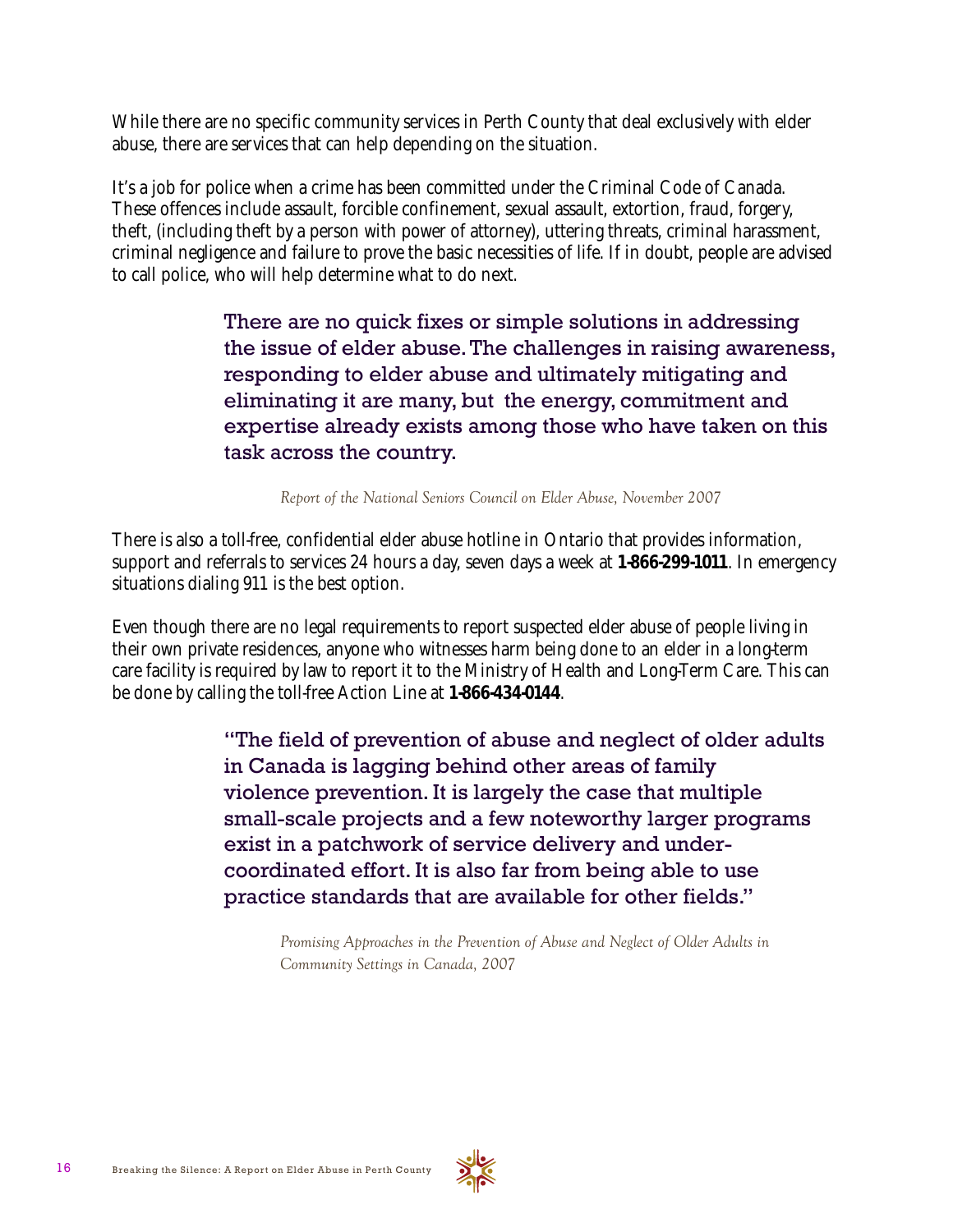The Canadian Network for the Prevention of Elder Abuse suggests the following as the best steps to take for seniors who are being abused:

For seniors living in the community:

- Tell someone what's happening to you.
- Ask others for help if you need it.
- If someone is hurting or threatening you, or if it is not safe where you are, call police.
- Find out more from community resources about your options to take care of your financial security and personal needs.
- Call for counselling and support.
- Make a safety plan in case you have to leave quickly and contact Optimism Place, Victim Services or the Emily Murphy Centre for help developing a plan that's right for you.

You might also:

- Set aside an extra set of keys, I.D., glasses, bank card, money, address book, medication, and important papers. Keep this outside of your home.
- Find a safe place with friends and family so you have a place to go to in an emergency.
- Consider obtaining a restraining order to protect yourself.

## "We believe that when people learn about victims who've had the strength to come forward and reach out for help it encourages others to do the same."

 *Laura MacLean Brown, Chair, Perth County Elder Abuse Committee and Education & Family Support Coordinator, Alzheimer Society of Perth County*

For seniors living in a nursing home or other kind of assisted living facility:

- Tell someone what is happening to you.
- Ask others for help if you need it. Staff members have a responsibility to see that abuse stops and that you get the help you need.
- If someone is hurting or threatening you, or if it is not safe for you where you are, call the police.

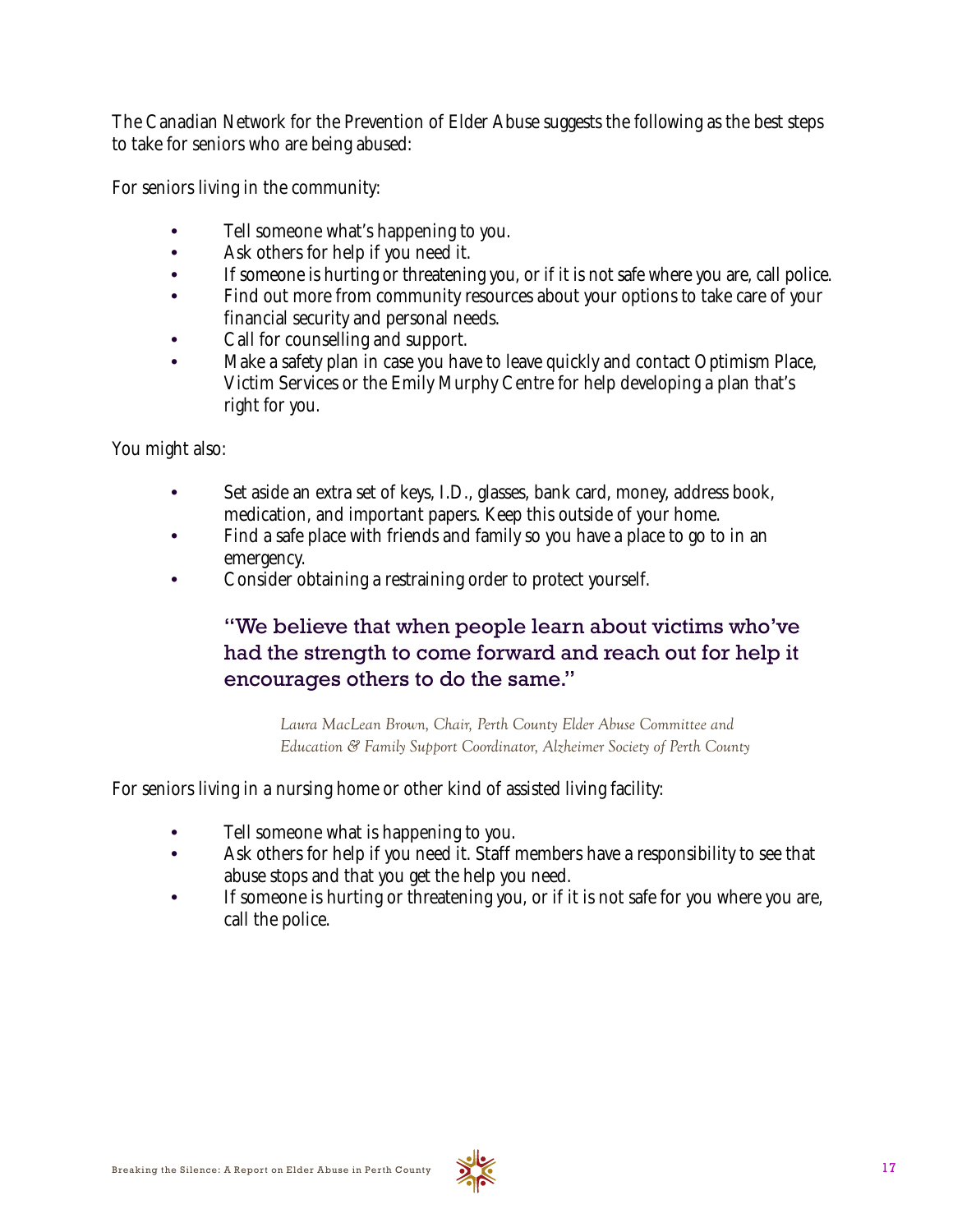"I think we're in a very good position to help educate seniors on the important subject of elder abuse because of our membership and the number of seniors we come in contact with. We could help distribute brochures or other printed material, for example, during our bus trips, without having to single anyone out."

 *Steve Kropf, President, Lakeside Seniors Association which has 700 members in Stratford and outlying areas*

For anyone who may suspect elder abuse:

The Waterloo Region Committee on Elder Abuse suggests there are three key questions to ask in determining a course of action:

Is this an emergency? (Is the person's safety, health or wellbeing in imminent danger?)

Does the elderly person have the mental capacity to understand his/her choices and appreciate the consequences? (If not, intervention may be required.)

Is the elderly person ready to act? (A mentally competent adult may choose to stay in an abusive situation in which case support and/or assistance may be the only alternative.)

"Most people working in long-term care are there because they choose to be. They love the elderly. Even though abuse in long-term care facilities is not that common, it is something we all have to be aware of."

*Tracy Richardson, registered nurse working in long-term care*



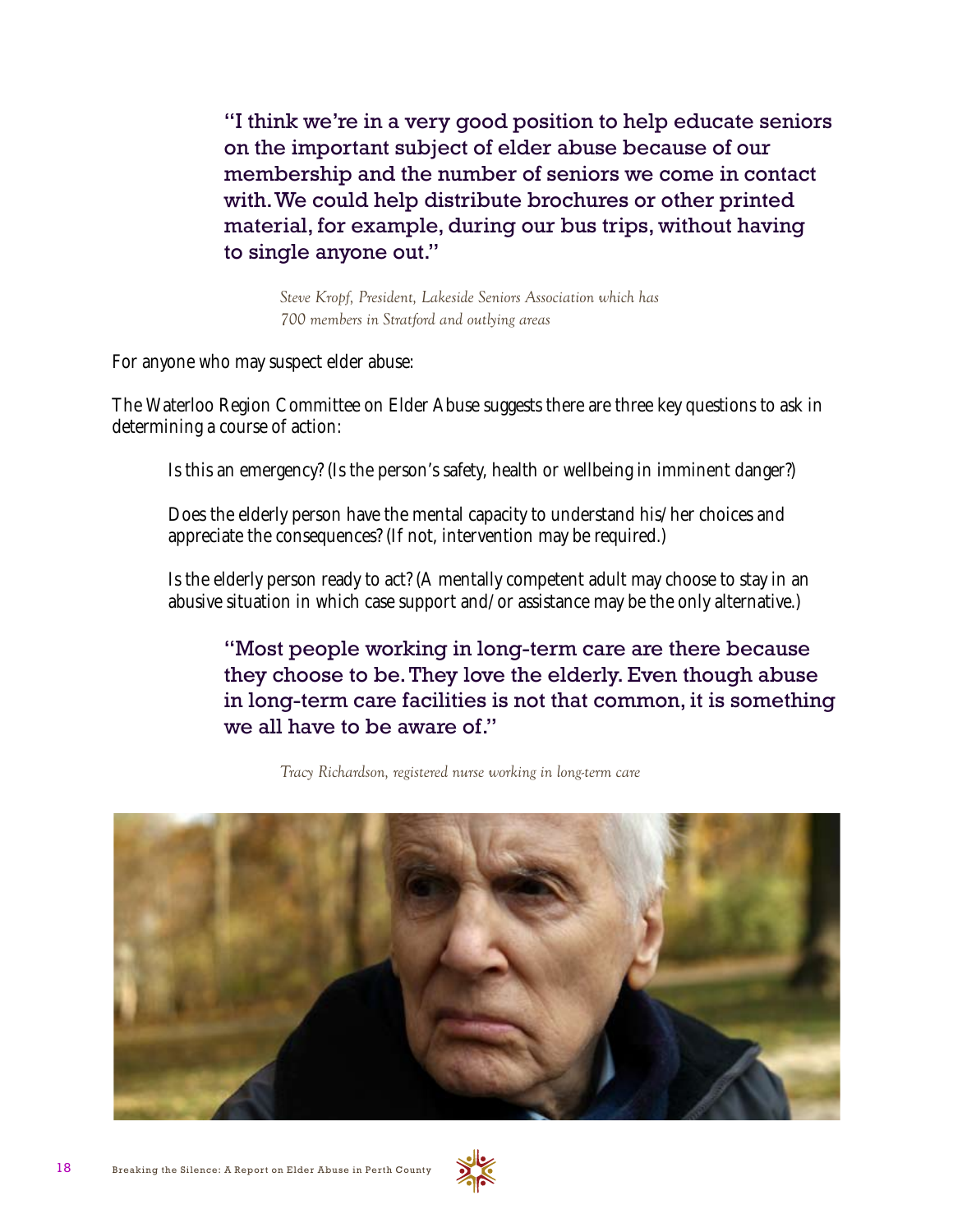## **Seniors' services in Perth County**

"The elderly in our community need to know it's okay to ask for help. Too often they're too nervous or they don't want to bother the police; they don't even know if what's happening to them is a crime. They don't realize there are other organizations they can turn to for help – and which would put them in contact with the police if need be."

 *Laura MacLean Brown, Chair, Perth County Elder Abuse Committee and Education & Family Support Coordinator, Alzheimer Society of Perth County*

There are a number of organizations in Perth County that can help if elder abuse is suspected or a senior is at risk. Services range from finding alternative living arrangements, to providing respite care, to offering support during legal proceedings to providing an opportunity for fellowship. The following are brief descriptions of available services.

**Alzheimer's Society Perth County** advocates and promotes the development of support services, education and research for those affected by Alzheimer's disease or other dementias, including their caregivers. The organization can provide help when caregiver burn-out becomes a concern. (Tel: 519-271-1910 or 1-888-797-1882)

**Department of Social Services, City of Stratford, County of Perth and the Town of St. Marys** manages 663 rent-geared-to-income units. Victims of domestic violence have priority placement on the waiting list. (Tel: 519-271-3773)

**Emily Murphy Centre** provides safe and secure transitional housing for abused women, as well as counselling, advocacy and safety planning. (Tel: 519-273-7350 or 1-888-826-8117) Family Services Perth Huron operates a Family Counselling Program which can provide support and education to families about the rights of seniors and what constitutes abuse. (Tel: 519-273-1020 or 1-800-268-0903)

**Lakeside Seniors Association** operates out of the Kiwanis Community Centre in Stratford, providing a healthy and friendly environment for seniors to participate in social and leisure activities, entertainment, travel, and an opportunity to find companionship and peer support. (Small annual fee.) (Tel: 519-271-4310)

**Ministry of Health and Long-Term Care Action Line** is for residents of long-term care homes to report any concerns they have about their care and the services provided by the long-term care home. It is also for home care clients, family and friends to report any concerns or complaints they might have about home care services and/or their Community Care Access Centre. (Tel: 1-866-434-0144.)

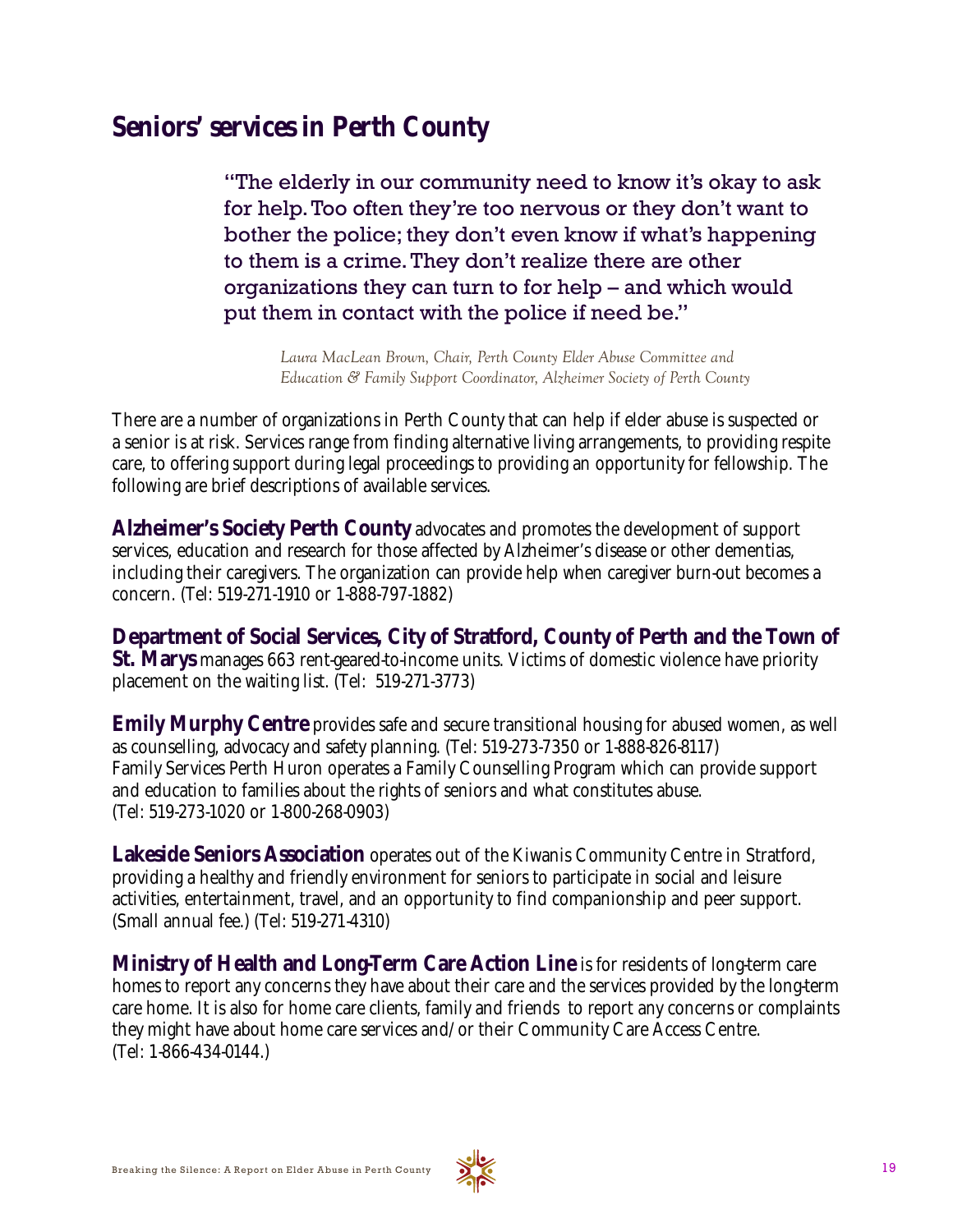**Ontario Network for the Prevention of Elder Abuse** is a non-profit, charitable organization dedicated to raising awareness about the abuse and neglect of older adults. Their mission is to create an Ontario that is free from abuse for all seniors, through education, training, collaboration, service coordination and advocacy. (Tel: 1-866-299-1011)

**Optimism Place** can provide a safe and secure place to live for up to eight weeks for abused women and their children. (Crisis Line: 519-271-5550, toll free line: 1-800-265-8598, business line: 519-271-5310)

**Perth County OPP** investigates allegations of criminal offences in Perth County involving elder abuse and/or refers people to appropriate local resources. (Tel: 519-393-6123)

**South West Community Care Access Centre (CCAC)** is a non-profit corporation that provides a single point of access to connect people with care in their community. Services include case management, nursing, homemaking, personal support, therapy, social work, the Advanced Home Care Team (NPs), information about and referral to all community services, as well as placement into long term care and other destinations. The CCAC works with clients and other health partners to develop plans of care to meet each individual's needs. In 2008/2009 over half the 3,803 individual clients served in Perth County were 65 and older. (Tel: 519-273-2222 or 1-800-269-3683)

**Stratford Police Services** will investigate allegations of criminal offences against seniors in Stratford and/or refer people to appropriate agencies that can offer support, such as a legal clinic where the family and the victim can learn more about their rights under power of attorney. (Tel: 519-271-4147)

**Victim Services Perth County** offers immediate crisis support 24 hours a day, seven days a week for any situation where there's a victim. They take calls from victims as well as concerned friends and/or family members. (Tel: 519-271-9998 or 1-866-387-7773)

**Victim/Witness Assistance Program** provides information, assistance and support for victims of violent crime once criminal charges have been laid. (Tel: 519-271-5221 or toll free at 1-888-915-1400)

**VON Perth-Huron** offers respite care to help reduce the stress of caregivers. (Tel: 519-271-7991 or 1-800-265-5176.)

**211 Service** in Huron and Perth counties will provide information on social and community services in Perth County beginning in April 2010.

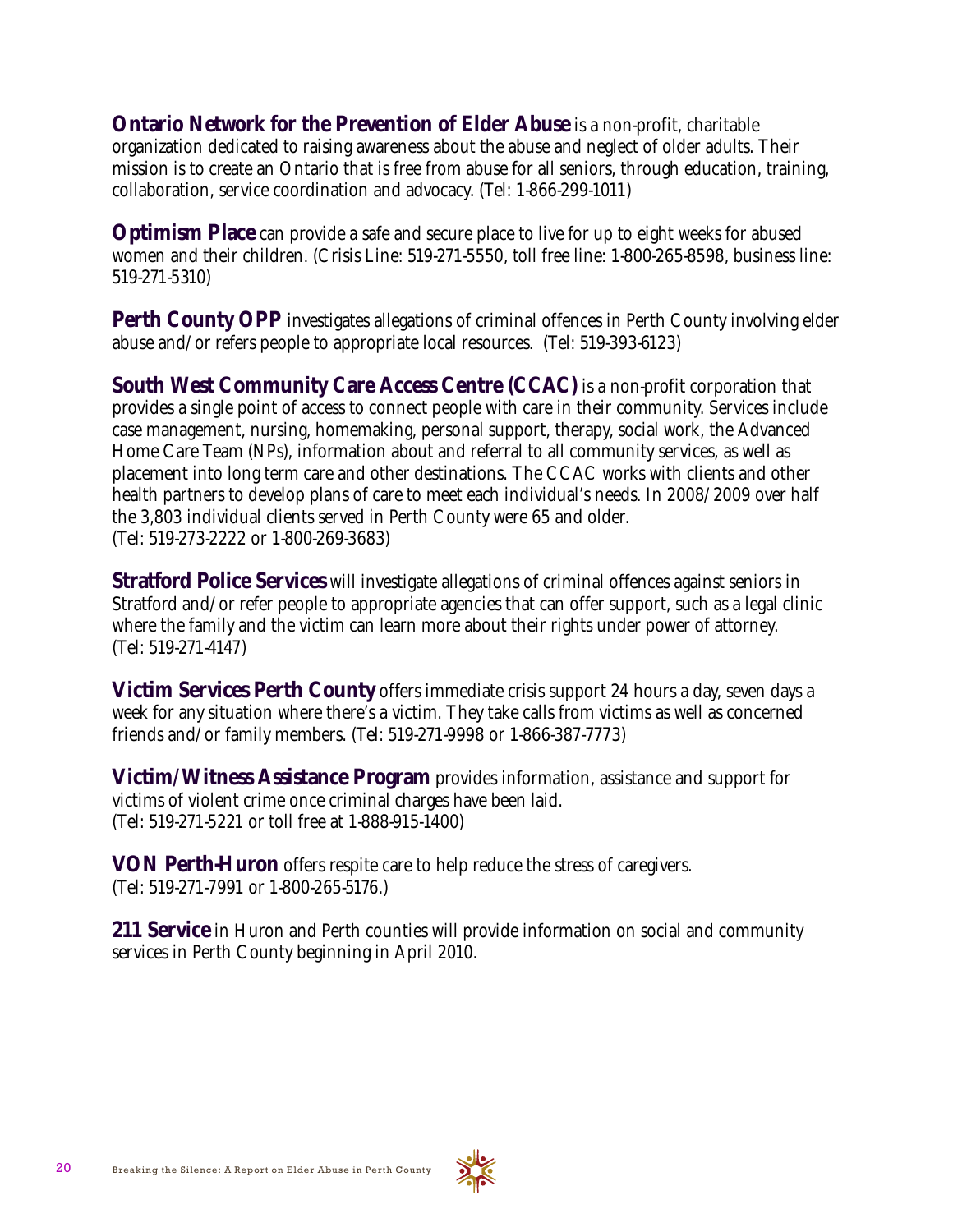Tackling elder abuse in Perth County is a challenge that must become a community priority if it's going to be successful. Police, local service providers, governments and the general public must work together to find solutions to this hidden crime.

> "It's got to start with the community. The community has to address elder abuse the same way it tackled child abuse and spousal abuse. It's one of the last hidden crimes and that has to change."

*Anita Cole, Regional Client Services Manger, South West CCAC*

# **Recommendations**

- **1)** That an elder abuse education campaign be launched in partnership with local service providers, targeting the general public, seniors, caregivers and organizations serving seniors and families.
- **2)** That consideration be given to establishing a Perth County Elder Abuse Response team, mirroring the approach Waterloo-Wellington has taken.
- **3)** A stakeholders meeting be convened in spring of 2010 to discuss a planned course of action and to evaluate progress on recommendations.



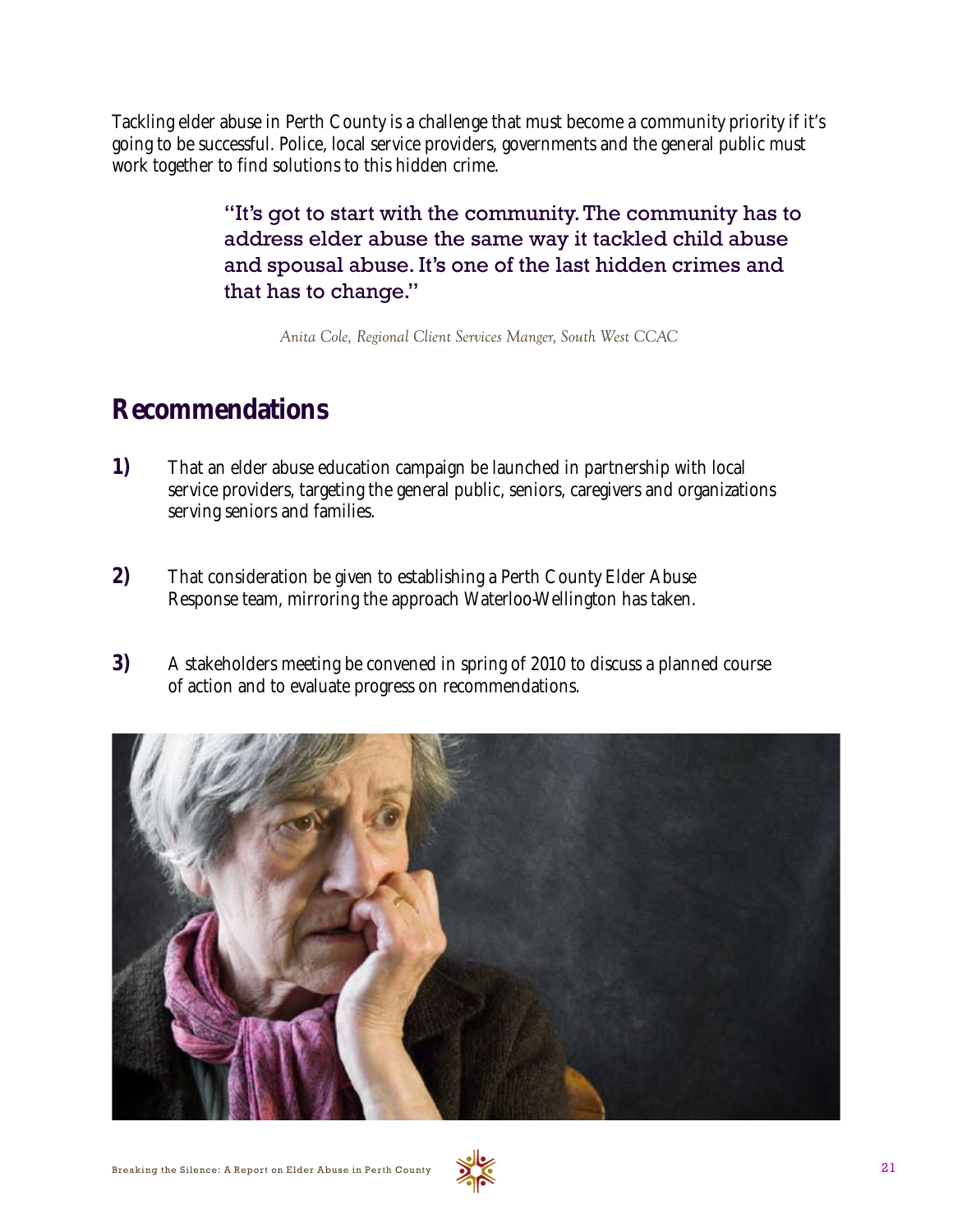# **Acknowledgements/Sources**

Alzheimer's Society Perth County Department of Social Services, Stratford, Perth County, St. Marys Emily Murphy Centre Family Services Perth Huron Hillside Manor Lakeside Seniors Association Optimism Place Perth County Elder Abuse Committee Perth County OPP Senior Service Committee of Perth County Seniors Mental Health Program, Huron-Perth Healthcare Alliance Southwest Community Care Access Centre Stratford Police Services Victim Services Perth County Victim/Witness Assistance Program VON Perth-Huron Waterloo Regional Police Service

Bill of Rights for People who live in Ontario Long-Term Care Homes www.cleo.on.ca/english/pub/onpub/PDF/seniors/everyres.pdf

Canada's Aging Population: Seizing the Opportunity, Special Senate Committee on Aging Canadian Mental Health Association Elder Abuse: The Hidden Crime, Advocacy Centre for the Elderly and Community Legal Education Ontario Elder Abuse: What You Need to Know, Waterloo Regional Committee on Elder Abuse Elder Abuse: DVD produced by Stratford Central Secondary School students for Perth County Elder Abuse Committee Ministry of Citizenship and Immigration Missing Voices: Views of Older Persons on Elder Abuse, World Health Organization National Clearing House on Family Violence Report: Awareness and Perceptions of Canadians toward Elder Abuse Report of the National Seniors Council on Elder Abuse Reach for Safety: A Safety Guide for Older & Vulnerable Persons, County of Huron Seniors Canada Statistics Canada The Canadian Network for the Prevention of Elder Abuse